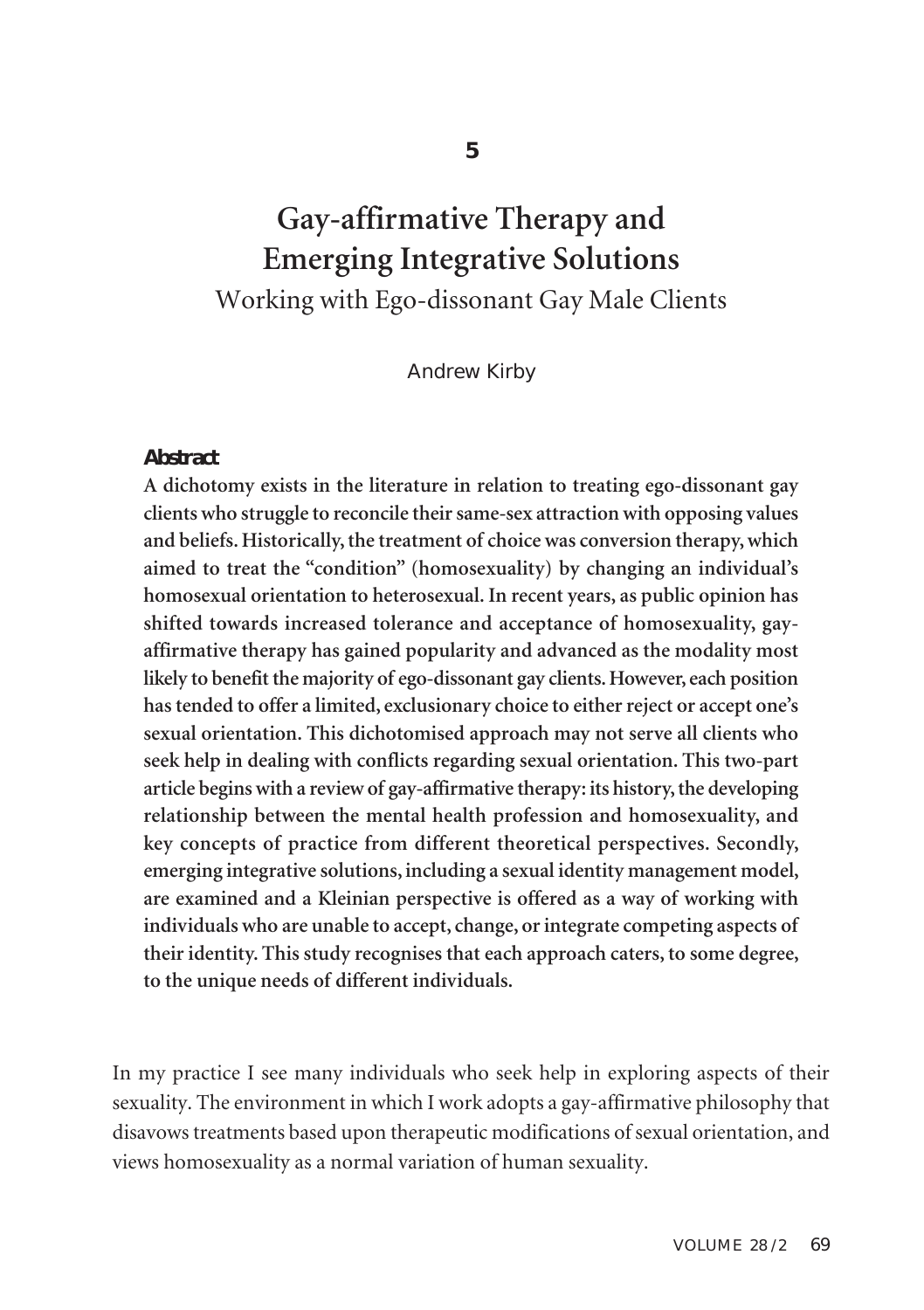While some gay individuals experience relatively little conflict over their sexuality, others experience a host of challenges resulting from an inability to resolve perceived irreconcilable differences between personal values and sexual feelings. For these individuals, same-sex attraction is experienced as confusing or unwanted, responses that can stem from holding traditional values regarding marriage and family, or religious beliefs that view homosexuality as unnatural and immoral. These conflicts are not restricted solely to individuals who are in the initial stages of the "coming out" process, but can also affect those who openly acknowledge their same-sex attraction and identify as gay.

Guided by a gay-affirmative approach that tackles biased socialisation and internalised homophobia, therapy may assist conflicted gay clients to achieve a sense of self-acceptance and pride. Yet there are a few whose dissonance is so persistent and fundamental that it causes them to consider sexual reorientation as a plausible resolution to their distress. At such times, the very professionals they turn to for assistance may also be in conflict over how best to help (Throckmorton & Yarhouse, 2006).

Matt (a pseudonym) is a gay man in his mid-thirties who was raised in a conservative Christian home. He recalls having always been attracted to men rather than women, and "came out" to his parents in his early twenties. Despite some sadness that he had disappointed his parents by being gay, Matt has generally felt loved and supported by his family. After several short-term relationships, Matt settled into a happy, long-term relationship of ten years with another man. Matt enjoys a rewarding career and has a close circle of friends both in and out of the gay community. On entering therapy, Matt described a conflict between his homosexuality and a desire to have children of his own. This, combined with his Christian faith, which does not support same-sex attraction, created an underlying gnawing angst that often made him question his gay identity and lifestyle.

- C1: I realise on the one hand that this is who I am, and I love Luke. If I just think *of that, I'm fine. But, then the whole doubt thing creeps in.*
- *T1: Doubt?*
- *C2: Like maybe I've got it wrong. Maybe, I'm just convincing myself I'm happy, maybe I can change.*
- *T2: You're being pulled in two opposite directions.*
- *C3: More like torn apart—like these two parts of my life just can't go together.*

Despite sensitive inquiry and exploration into possible determinants stopping Matt from achieving a sense of self-cohesion and identity integration (i.e. biased socialisation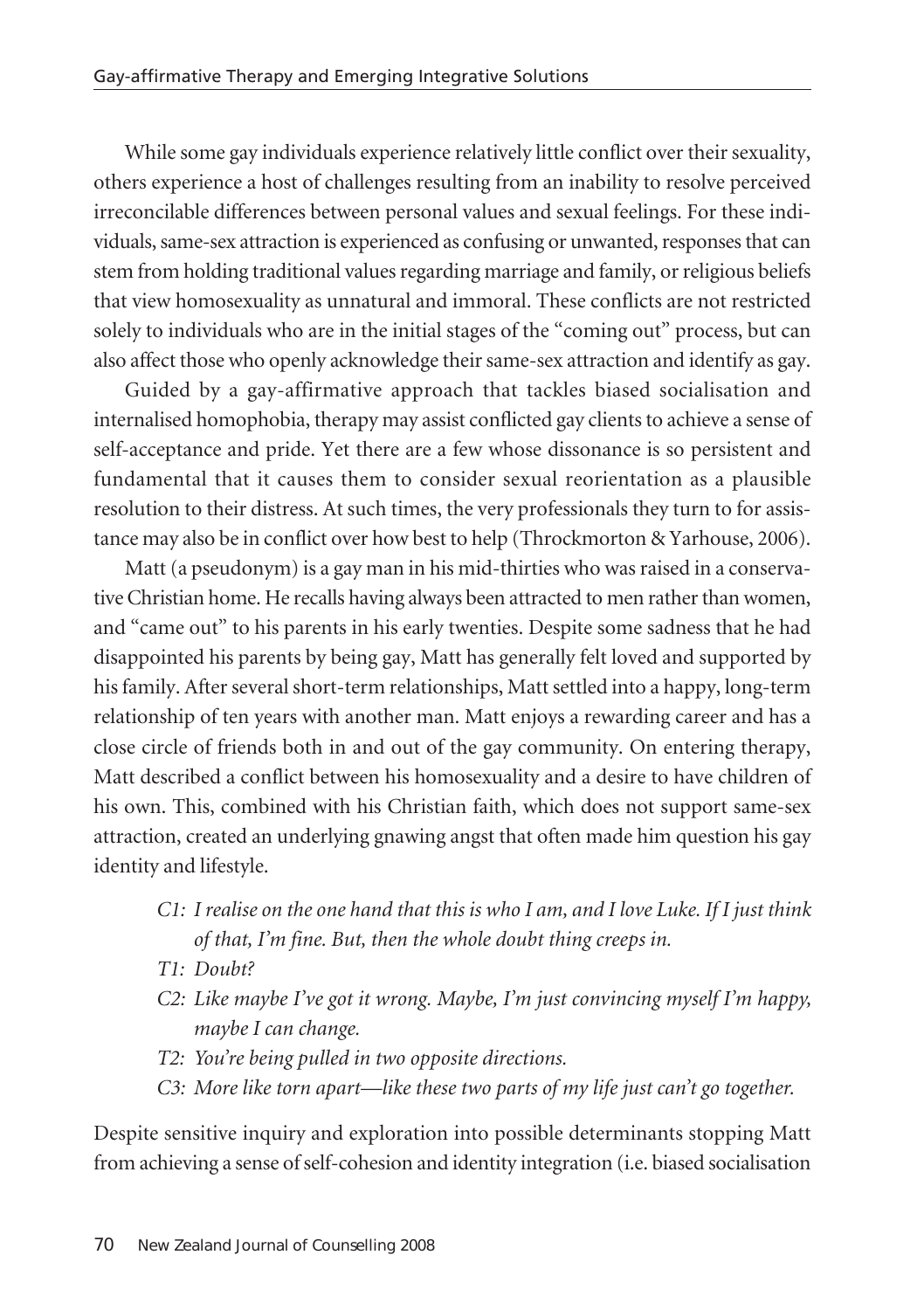and condemnatory religious convictions), his dissonance persisted. Even with insight into how formative influences contributed to his core belief system and values, he remained unresponsive to a gay-affirmative approach. It seemed that where Matt was experiencing a powerful conflict, any suggestion that he might consider accepting his sexuality only seemed to activate the opposing side and increase his level of distress.

My experiences with Matt caused me to wonder whether certain conflicted gay clients might not benefit (initially or at all) from gay-affirmative therapy.<sup>1</sup> In examining the problems that beset people who struggle with their sexual orientation, I wondered if it was right to assume that the only way to alleviate their distress was to help them to work towards accepting their homosexuality. Should therapists automatically view such clients as only suffering from internalised homophobia and heterosexism, <sup>2</sup> and thereby downplay or override personal values, attitudes, and/or religious beliefs? Is there a way to work with such clients without either endorsing homophobic treatments or negating opposing values and beliefs? If so, how do we as practitioners respect these two seemingly conflicting expressions of the client's identity as legitimate aspects of diversity?

For those who struggle to accept their same-sex attraction and who experience their homosexuality as ego-dissonant, <sup>3</sup> the literature is clearly split between two therapeutic approaches, both offering a "cure". Each position tends to respond with a limited, exclusionary choice to be either an "out" gay or an "ex" gay; to accept or reject one's sexual orientation. On the one hand, there are those who argue that some variety of treatment—whether formal conversion therapy conducted by a professional practitioner or a self-help, "ex-gay" group—should be available for those who experience their same-sex attractions as incompatible with competing values or beliefs (Throckmorton, 2002; Yarhouse & Burkett, 2002).

On the other hand, proponents of gay-affirmative therapy consider antigay social stigma and internalised homophobia, not sexual orientation, to be the primary motivator for those seeking to change their sexual orientation. These authors (e.g., Liddle, 1996; Schidlo & Schroeder, 2002) highlight the potential harms to those who attempt conversion therapy and question the justification and ethical basis for sexual reorientation when homosexuality is no longer considered a mental illness. They also expound compelling reasons for a gay-affirmative approach, including social justice, preserving autonomy, promoting esteem, and ensuring professional commitment to diversity.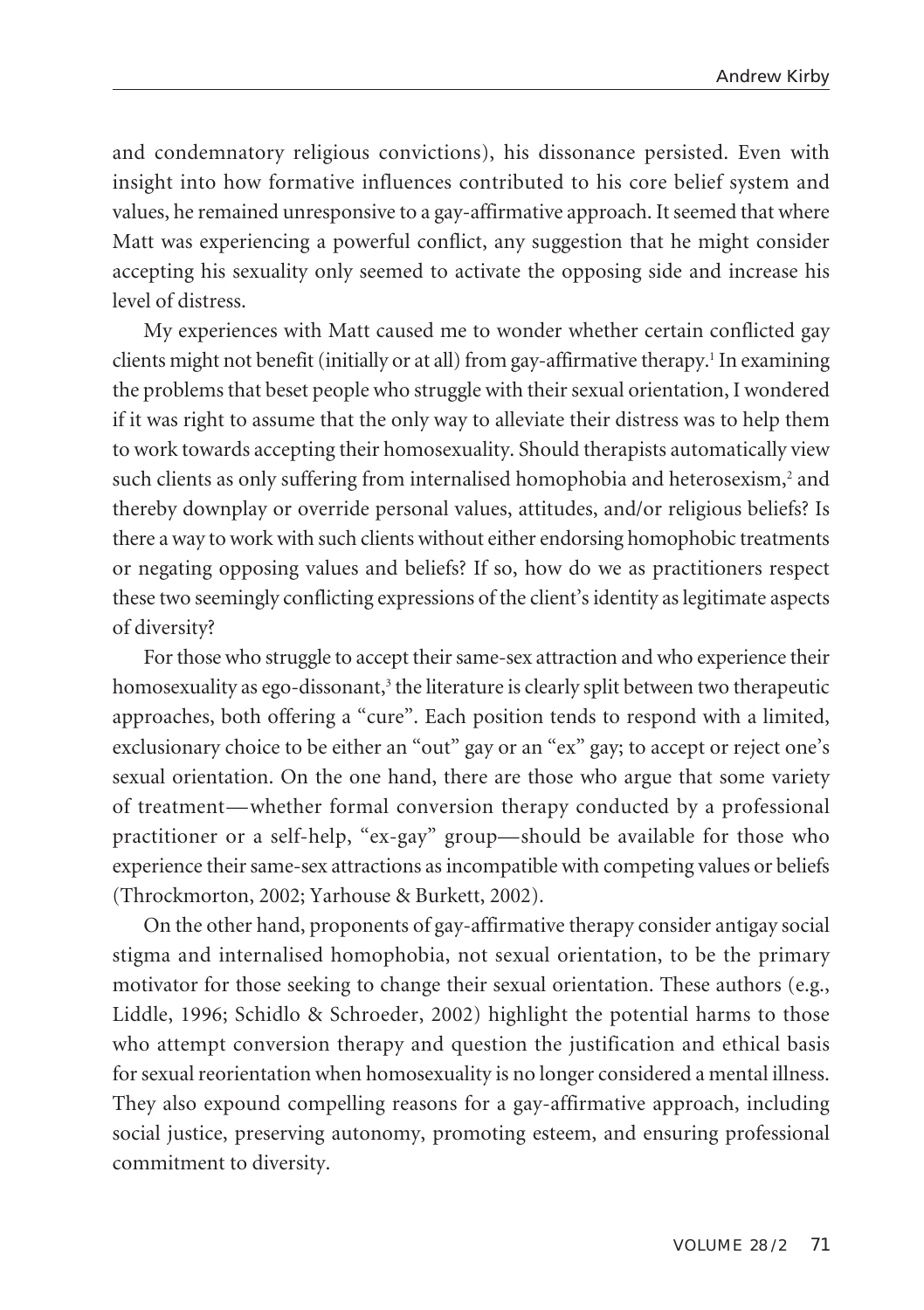These dichotomised treatment options may not serve all clients who seek help in dealing with conflicts regarding sexual orientation. While gay-affirmative therapy has been advanced as the approach most likely to benefit the majority of ego-dissonant gay clients, a few individuals, like Matt, end up in therapy embroiled in attempts to resolve the internal dissonance that causes their distress and prevents their achieving emotional congruency and identity cohesion (Meyer, 1995). Emerging integrative solutions aim to help such individuals. Each approach has positive aspects that recognise something essential to the client: the endorsement of sexuality, and personal beliefs or values respectively.

# **Philosophical underpinnings of gay-affirmative therapy**

Anthropologists(e.g., Greenberg, 1988; Weinrich & Williams, 1991) have documented that homosexuality is a universally occurring phenomenon. In some cultures it is approved of and encouraged, with homosexuals awarded leadership roles and even status as spiritual leaders. Over the last three centuries, religion, medicine, law, and politics have had the greatest influence on sexuality, primarily in Western societies. These professions came to view homosexuality as sinful, sick, and illegal, resulting in attempts by the mental health profession to treat the "condition" by changing an individual's homosexual orientation to heterosexual (Weeks, 1985). More recently, a shift in opinion has caused psychology to dramatically develop and expand its capacity to recognise human diversity. Changes to legislation, such as with New Zealand's Homosexual Law Reform Act(1986), have significantly contributed towards increasing tolerance and acceptance of gay, lesbian, bisexual, and transgender people within our society.

Essentialism has grown to become the most popular philosophical perspective on the causation of sexual orientation, and in part informs the worldview of most gayaffirmative therapists. Its biomedical view suggests that sexual categories homosexual, bisexual, heterosexual—describe an inner essence or core of a person that is both ahistorical and acultural (Throckmorton & Yarhouse, 2006). Thus, homosexuality isregarded in a similar way to one'srace, gender, or eye-colour: as a biological characteristic that defines something different about those in one category from those in another. Sexual orientation issomething one is born with and, therefore, attributable to nature (DeLamater & Hyde, 1998; Houston, 2006; Karten, 2006).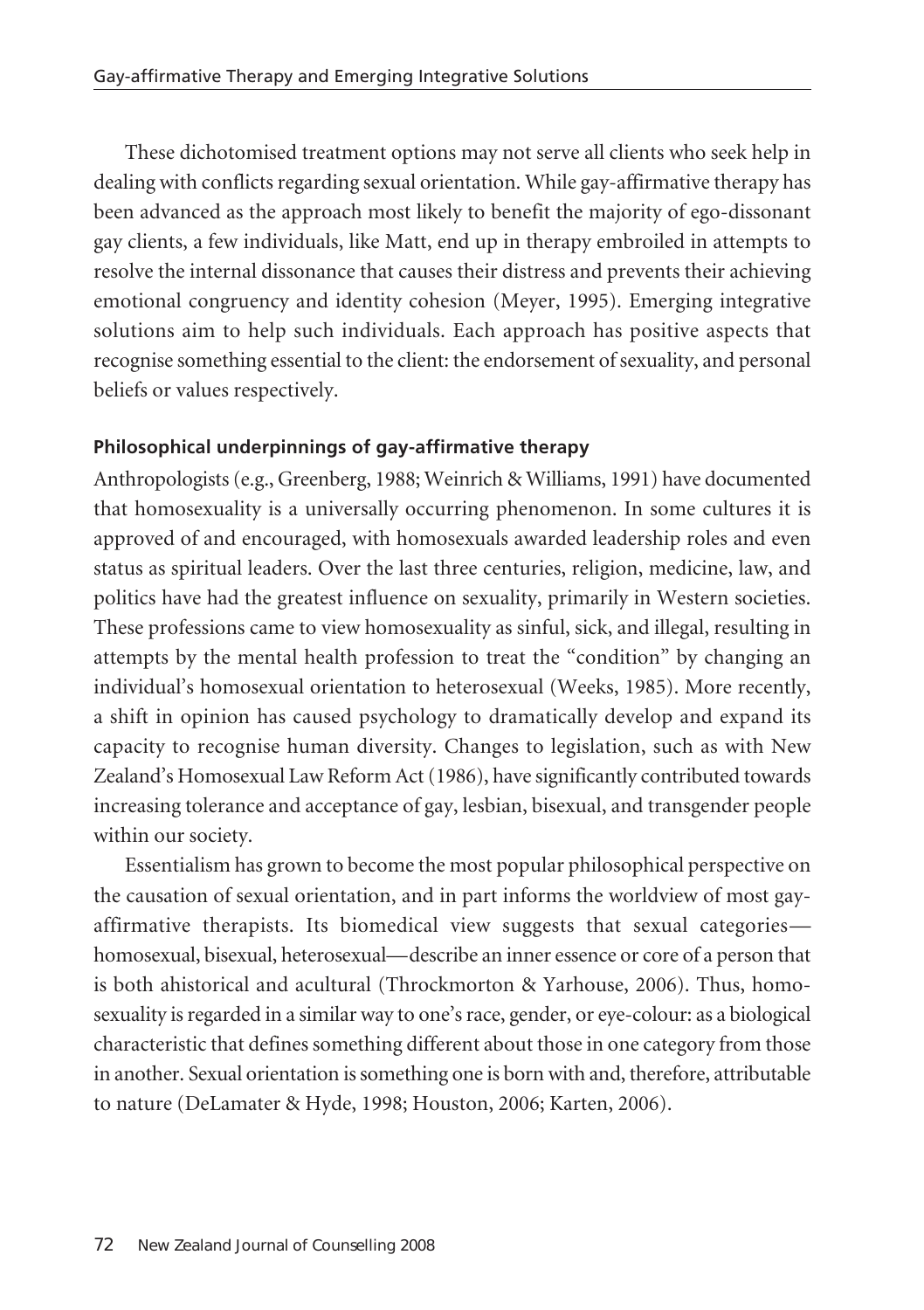#### **The mental health profession and homosexuality**

Over the last sixty years, homosexuality has been conceptualised by the American Psychiatric Association as a mental disorder, as a possible disorder in the case of the *DSM-III* ego-dystonic homosexuality, and as neutral as it relates to the mental status of an individual when it was removed from the *DSM* (*The Diagnostic and Statistical Manual of Mental Disorders*) by the APA in 1973. Davies and Neal (1996a) explain that this controversial decision resulted from socialscience research, influenced by black and feminist civil rights protests, which reflected the new social values of egalitarianism.

Bieschke, McClanahan, Tozer, Grzegorek and Park (2000) identified three primary studies that signalled a shift from the assumption of homosexuality as a psychopathology to current views of gay mental health. In the first two studies, Kinsey and colleagues (1948; 1953) provided empirical data on the incidence of homosexuality, which they portrayed as a normal variation of human sexuality. Findings contradicted assumptions that sexuality was a dichotomous phenomenon: heterosexual and homosexual; rather, sexuality encompassed a continuum, with more people experiencing same-sex attraction than had previously been believed. These studies reported that 37% of males had as adults engaged in same-gendered sexual contact to orgasm. Rothblum (1991) criticised sampling methods as over-representing college students, prisoners, and urban gay communities, and therefore not accurately reflecting the general population. However, similar cross-cultural studies by Sell, Wells and Wypij (1995) reported that 7–12% of people in large random samples throughout France, Europe and America "admitted" to having homosexual sex more than once. The authors claim these figures were conservative, as some people were likely to underreport same-sex behaviour due to social pressures.

In a third study, Hooker (1957) conducted a landmark survey that established, under blind analysis using psychological testing, that no difference could be found in the mental health status of homosexual and heterosexual men. Outcomes indicated that homosexual men were as well-adjusted as heterosexuals—a remarkable finding, given the extremely negative attitudes held by the public and the mental health profession at the time. Similar evidence from the ranks of psychiatry also came from the work of Szasz (1977) and Halleck (1971, as cited in Silverstein, 1991).

It is difficult to pinpoint the first instance of a therapy not based on the belief that homosexuality was a form of psychopathology. However, the formation of gay counselling centres in the early 1970s marked the most significant step in providing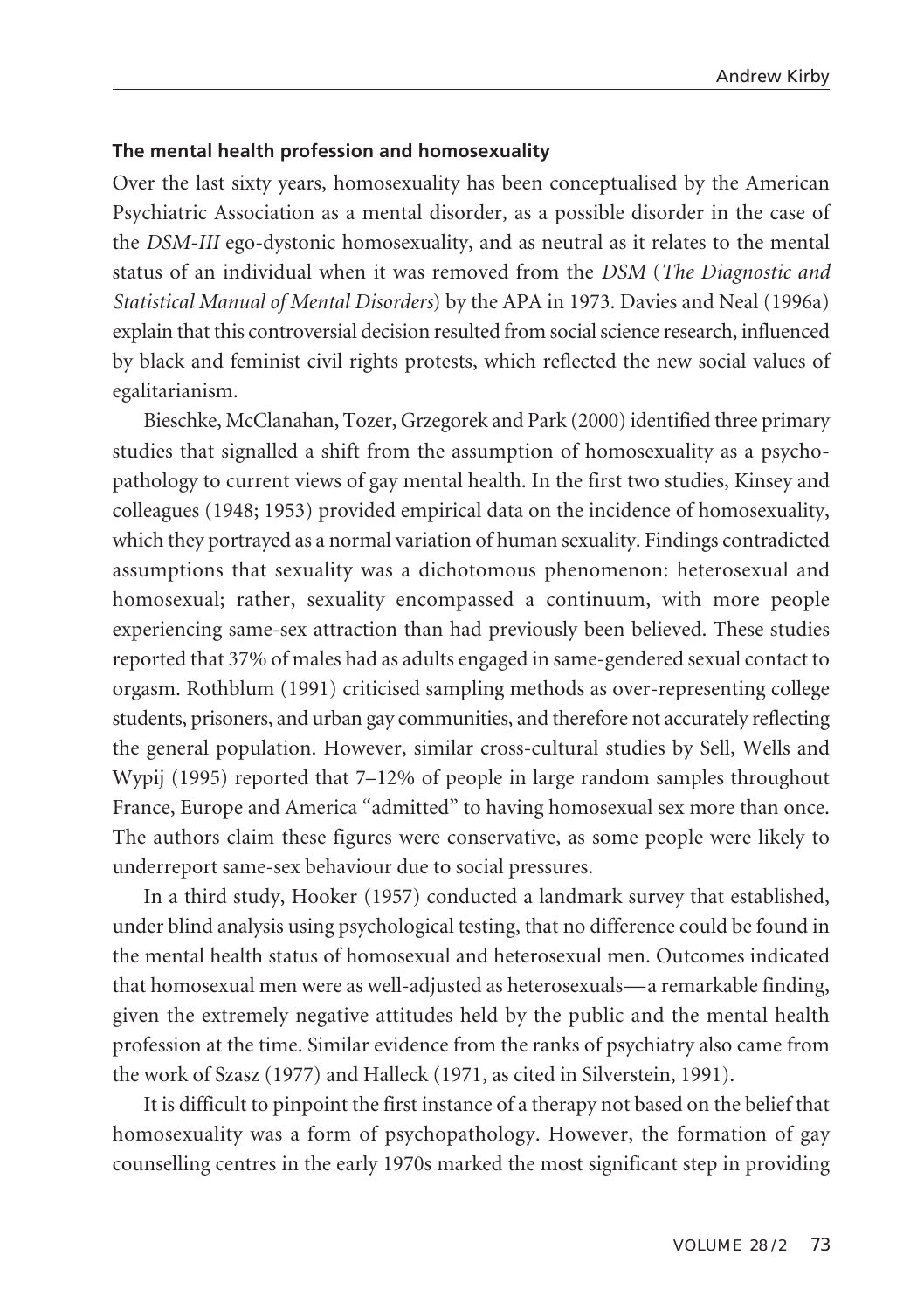an alternative form of therapy for gay people who were experiencing emotional distress but did not want to change their sexual orientation (Silverstein, 1991). Practitioners in these centres chose to affirm the client's homosexuality and then proceeded to work with the person. Publications raised awareness about the therapeutic needs of gay individuals, and professionals started using the term "gay-affirmative psychotherapy." This suggested that homosexuality was an acceptable lifestyle and that therapists should attempt to "provide corrective experiences to ameliorate the consequences of biased socialization" (Malyon, 1982, p. 62).

Since then, all major mental health associations, including the American Psychiatric Association (APA, 2000), the American Psychological Association (APA, 1997), the American Counseling Association (ACA, 1998) and the New Zealand Association of Psychotherapists (2002), have issued statements reiterating their official positions that homosexuality is not a mental disorder, and have warned of the potential harm in attempting sexual reorientation. In 1985, Division 44 was formulated within the American Psychological Association, <sup>4</sup> and a British equivalent—the Lesbian and Gay Psychology Section—was officially founded in 1998 within the British Psychological Society (BPS).

In 1991, the American Psychoanalytic Association, once renowned forits discriminatory policies against homosexual members, issued a non-discriminatory statement regarding the acceptance of homosexual candidates and the promotion of training and supervising analysts in their affiliated institutes(Bergmann, 2002). Since then, an increasing number of writers have openly advocated a gay-affirmative stance (e.g., Cornett, 1995; Harrison, 2000; Isay, 1989; Lewes, 1988). Currently, the American Psychological Association is embarking on the first review of its ten-year-old policy on counselling homosexuals, a step that gay-affirmative activists hope will end with a denunciation of any attempt by therapists to change sexual orientation. A final report from the task force is expected towards the end of 2008 (Crary, 2007).

# **Gay-affirmative therapy: key concepts, treatment approaches and research**

Gay-affirmative therapy views homosexuality as non-pathological, valuing heterosexuality and homosexuality as equally desirable, valid, and potentially healthy. Resting on the assumption that affirming responses from others assist individuals to see themselves as having positive self-worth (Harrison, 2000), gay-affirmative therapy represents a special range of psychological knowledge that considers homophobia and heterosexism, as opposed to homosexuality, as a major pathological variable in the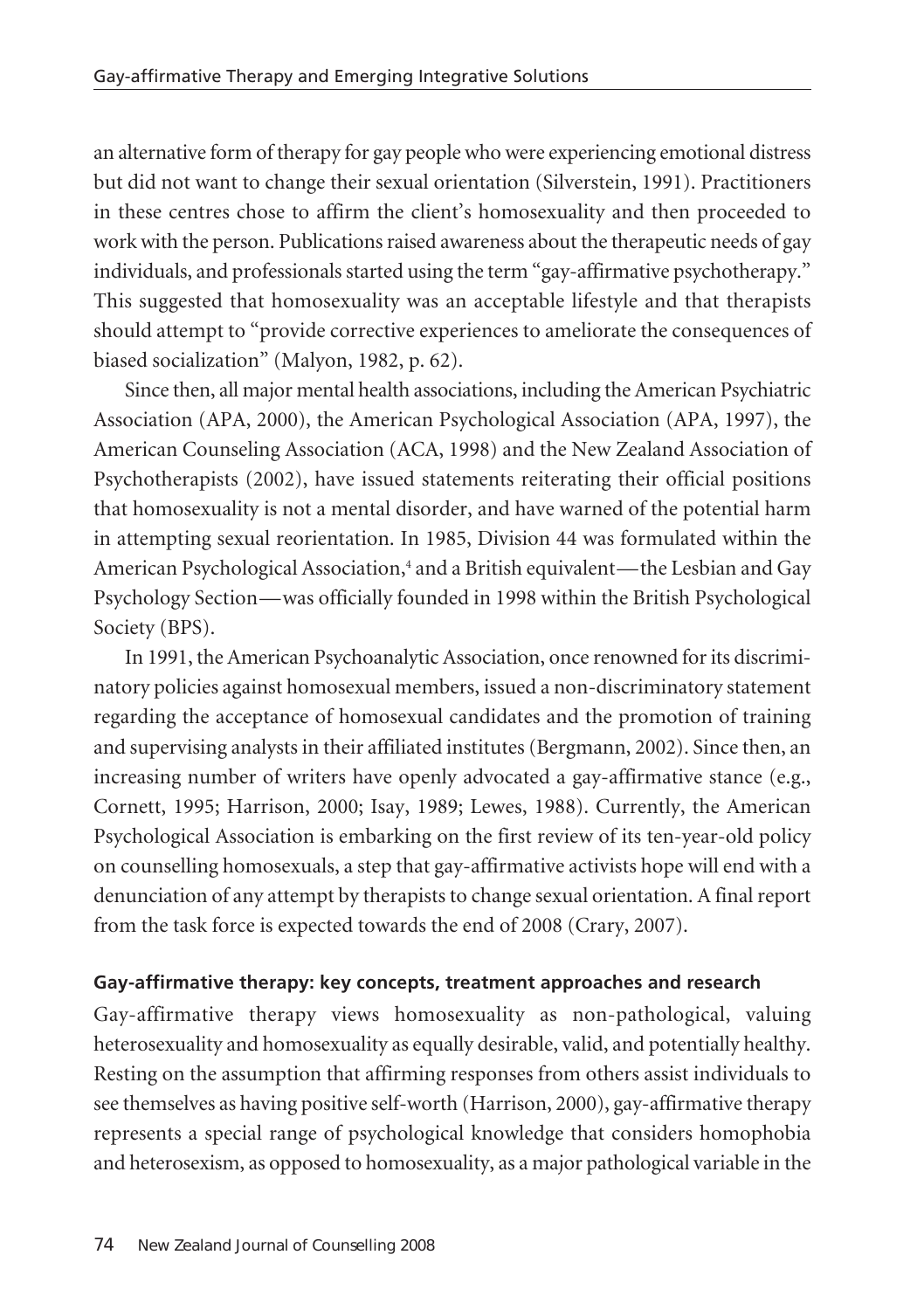development of gay men. Gay-affirmative therapy uses traditional psychotherapeutic methods but proceeds from a non-traditional perspective (Malyon, 1982).

While the skills and understandings of most theoretical schools can be assimilated with gay-affirmative concepts, adjustments are necessary to some of the more traditional schools of psychotherapy. As a result, Cass(1979) developed the Homosexual Identity Formation (HIF) model, integrating both psychological and sociological perspectives of gay identity development into six stages: identity confusion, identity comparison, identity tolerance, identity acceptance, identity pride, and identity synthesis. This model set the groundwork for future gay-identity development models (Marszalek & Cashwell, 1999; Troiden, 1984), which emphasise movement across the stages from less acceptance to more acceptance, and involve a paradigm shift engendering changes in emotions, cognitions, and behaviours, similar to minority-identity development models (Perez & Amadio, 2004). Fassinger and Miller's(1996)findings supported the validity of Cass'stheory, with 90% of participants aligning themselvesto the appropriate phases of development.

When working with gay clients, some authors contend that it is not enough for therapists simply to offer Rogers' (1951) "core conditions" (genuineness, unconditional regard, and empathy), nor is it sufficient to have a sound grasp of psychodynamic or cognitive-behavioural principles (Chernin & Johnson, 2003; Davies, 1996; Malyon, 1982; Marszalek, Cashwell, Dunn & Jones, 2004; Perez & Amadio, 2004; Rubinstein, 2003; Shannon & Woods, 1991). Clients in conflict regarding their sexual orientation face unique challenges and, as with any special population, a counsellor helps facilitate and educate through raising awareness about the nature and origin of their distress. On the other hand, a defensively counter-homophobic therapist who assumes that there is nothing different or problematic about an individual's sexual orientation can inadvertently discourage a client from talking about the painful feelings that go along with being in a minority that is ignored, ridiculed, despised, and persecuted. Such a dismissive acceptance of difference can be as counter-therapeutic as rejection of it could be (McWilliams, 1996).

Harrison (2000) synthesised the findings from 33 papers into an integrated model of gay-affirmative therapy that recognises that many gay men who have moved through the "coming out" process towards self-acknowledgment will have experienced being rejected or marginalised. With this expectation embedded in their belief structure, Harrison assumes that such men will face the same fears in seeking professional help. Thus, Harrison's model has at its core a non-pathological view of gay people, the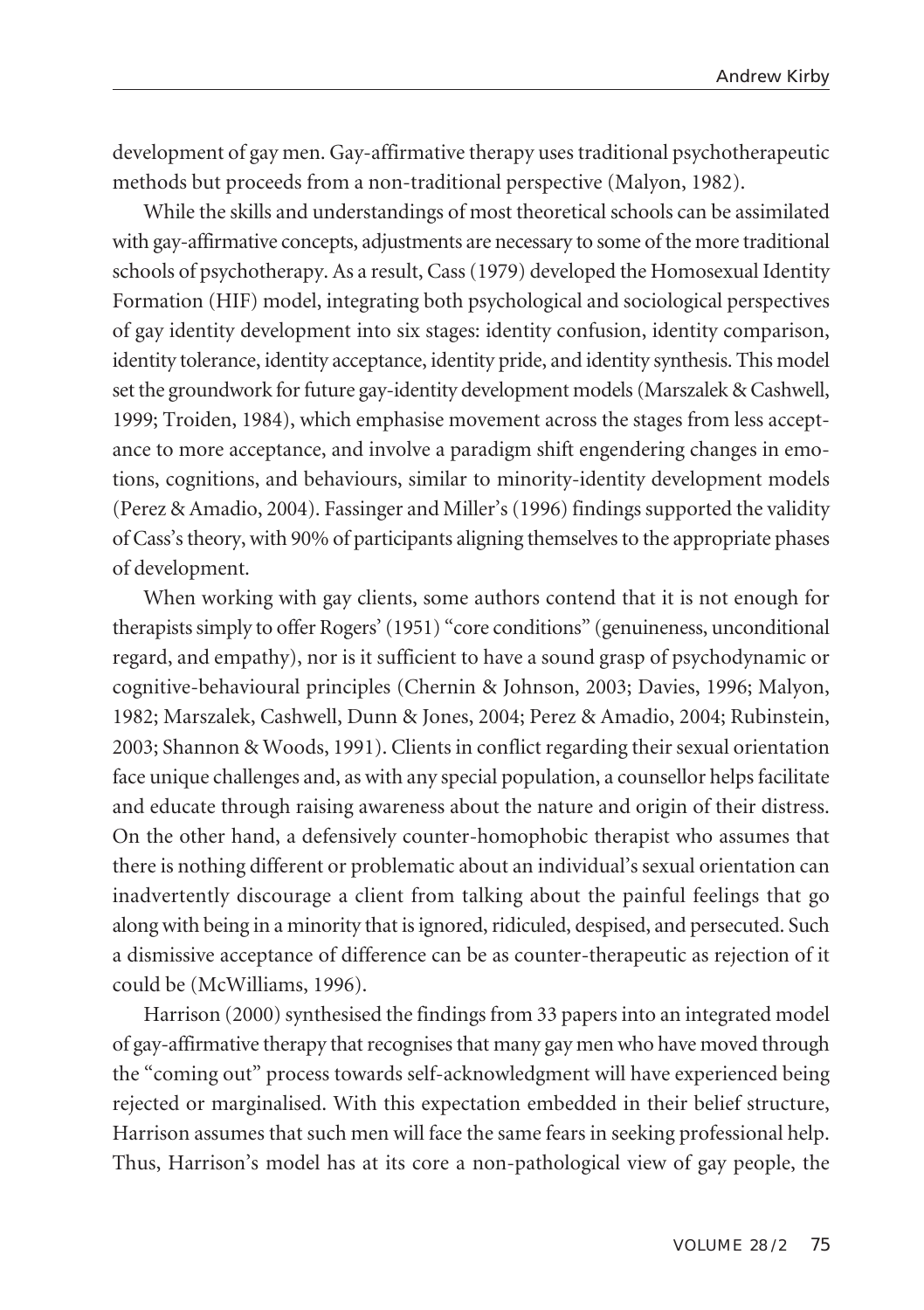therapist's role being to challenge oppression in the form of heterosexism and internal/external homophobia. This involves empowering clients and acting as their advocate. A therapist, therefore, requires an understanding of the potential effects of social stigma, and inquires as to the client's experience. Additionally, practitioners need to be familiar with the particular issues presented by gay clients, *i.e.* addictive disorders, isolation, anxiety, depression, and low self-esteem (Shannon & Woods, 1991), and to develop competence in using a range of therapeutic interventions.

Fundamental to gay-affirmative therapy is the belief that clients may benefit from having gay therapists who self-disclose their sexuality and act as role models. However, studies show that gay-affirmative experiences are not dependent on therapists' sexuality, and suggest that heterosexual clinicians can develop their knowledge about gay lifestyles and resources and, in some cases, offer increased objectivity and the advantage of a different perspective from the client's (Moon, 1994; Pixton, 2003; Rochlin, 1981).

Traditionally, for those working from a psychotherapeutic perspective, it was thought that to disclose sexual orientation would interfere with the development of the transference. However, as long as a gay therapist is aware of the possibility of a countertransferential need to establish a sense of social alliance through one's client, and that such information by the analyst is in the service of the client, "all transference paradigms will eventually be established" (Meyer, as cited in Isay, 1991, p. 208).

Finally, Harrison (2000) emphasises the need for practitioners to fully explore their own homophobia and be comfortable with their own and their clients' sexuality, endeavouring to develop self-awareness of personal limitations in working with a gay client group. Therapists' unrecognised prejudice or misinformation regarding sexual orientation can risk exacerbating clients' distress. In assessing Harrison's(2000) model overall, it needs to be noted that Friedman (1991) previously criticised some of the literature Harrison used in his analysis, however, and claimed it only focused on the healthier side of the spectrum and did not include those with severe and enduring mental illness.

Gay-affirmative theorists believe any explicit or implicit attempts at changing an individual's sexuality will inevitably injure homosexuals' self-esteem (Cornett, 1995; Davison, 1991; Drescher, 2002; Isay, 1986; McWilliams, 1996; Phillips, 2004; Tozer & McClanahan, 1999). Silverstein (as cited in Davison, 1991) argues that, "to suggest that a person comes voluntarily to change his sexual orientation is to ignore the powerful environmental stress, oppression if you will, that has been telling him for years that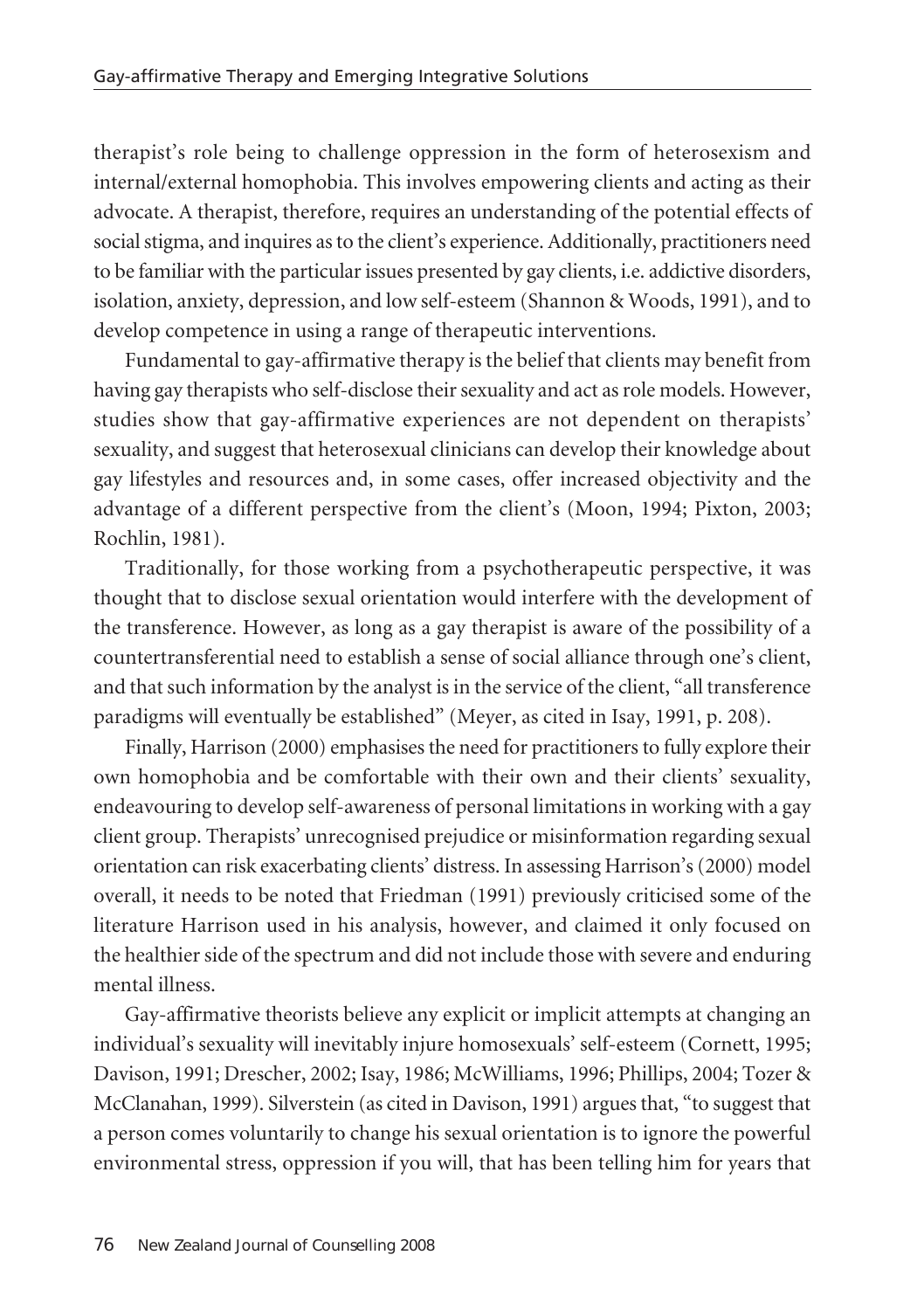he should change" (p. 144). Where is the "free choice" for those homosexuals who are racked with internalised guilt, self-hate, and discrimination? These authors believe it is more ethical to let a client continue to struggle honestly with their identity than to collude, even peripherally, with a practice that is discriminatory, oppressive, and ultimately ineffective.

## *Psychoanalytic and psychodynamic approaches*

In "Three essays on the theory of sexuality," Freud (1905) separated sexual behaviour from gender, thus founding a radical and invaluable way of thinking about diversity of sexual experience and expression. However, Freud recognised that Oedipal theory, 5 which was central to his project concepts, depended on maintaining what Sinfield (as cited in Davies & Neal, 1996a) called "the cross-sex grid," which refers to bipolar explanations of genders and sexualities as "opposite" to one another. The cross-sex grid had its origins in 19th-century Victorian dominance and oppression by the heterosexual family mode of all possible other modes. Although Freud acknowledged his own inability to completely enter this new discourse, it is this early concept of the separation of human sexuality from gender that has formed the basis of the work of many gay-affirmative psychoanalytic writers (Davies & Neal, 1996a; Isay, 1986; Izzard, 2000; Roughton, 2002; Rubinstein, 2003).

Schwartz (1995) divides psychoanalytic writing into two groups. The first proposes a genetic model of homosexuality based in psychobiology and endocrinology that sees sexual orientation as biologically determined. In studies of twins, Kallman (1952) and Ekert, Bonchard, Bohlen and Heston (1986) found a significantly greater preponderance of homosexual behaviourin monozygotic than dizygotic twins. Pillard and Weinrich (1986) also reported that gay men have significantly more homosexual or bisexual brothers (22%) than do heterosexual men (4%). Scientific research by gay geneticist Le Vay (2003) has attempted to find a "gay gene" and, despite inconclusive results to date, continued research has fuelled the writings of genetic theorists such as Friedman and Downey (1993). While not ruling out the importance of the early environment in the development of sexual object choice, <sup>6</sup> these authors suggest a genetic predisposition in the origin of sexuality. However, this theoretical perspective leaves out mobility of object choice (Schwartz, 1995).

The second, larger group of psychoanalytic writers (e.g., Isay, Lewes, Cornett, O'Connor & Ryan, and Rubinstein) emphasises the prevalence of homophobia in society, within the psyche and in the consulting room. Lewes (1988) retains classical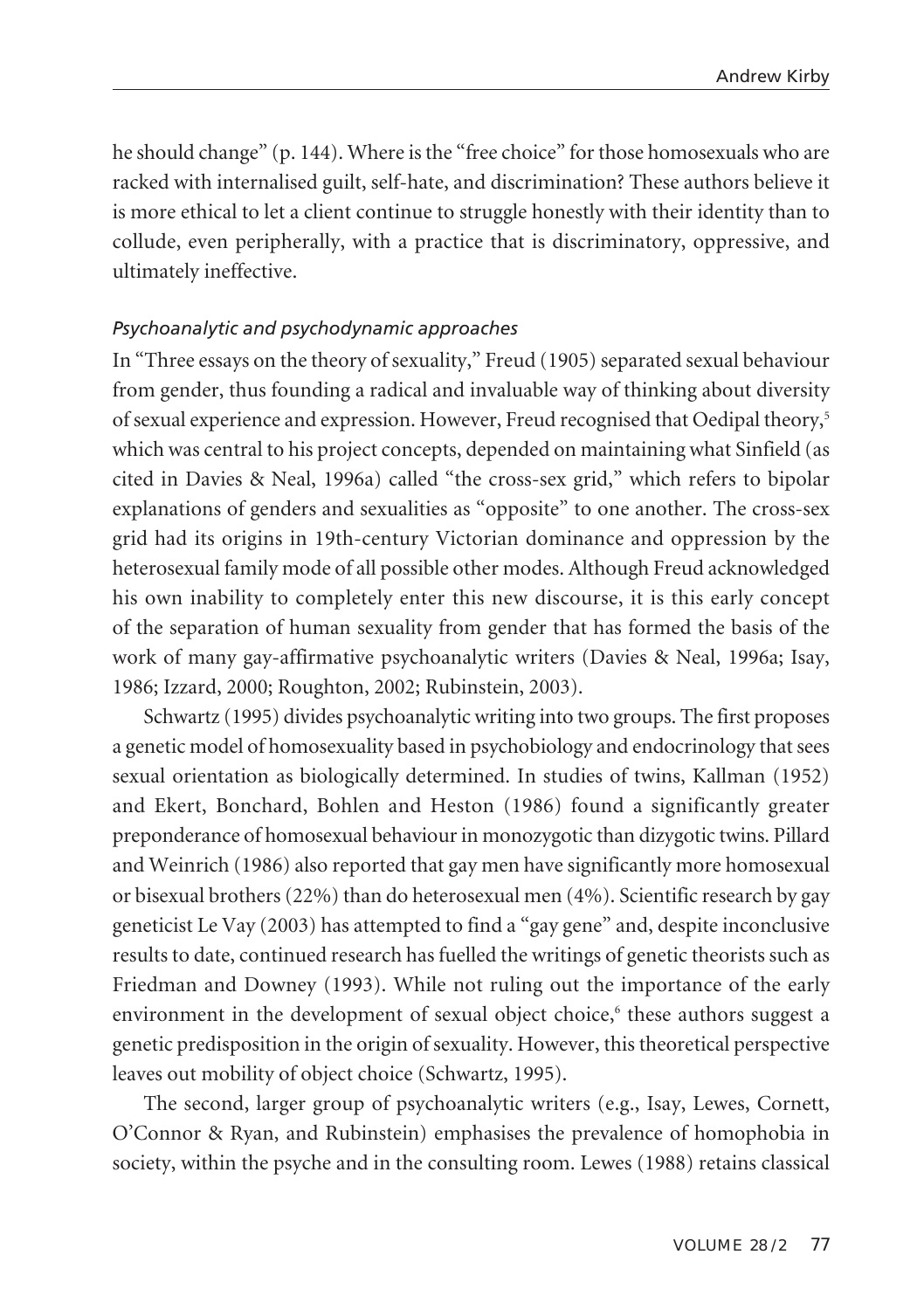developmental ideas and offers a new interpretation of the Oedipus complex. By exploring the vicissitudes of identification and object of desire, Lewes describes twelve equally valid outcomes (six homosexual, six heterosexual) rather than one "successful" heterosexual outcome. <sup>7</sup> Other postmodernist writers, i.e. O'Connor and Ryan (1993), claim the Oedipus complex is obsolete and creates a view of sexuality that is fixed for life, whereas Schwartz (1995) argues for a severing of the tie altogether between the erotic and the gendered body. Goldsmith (2001) rejects the notion of a "negative Oedipal" explanation forthe homosexual boy,suggesting instead that the configuration of father as love object and mother as rival is the normative experience for the homosexual boy and should be considered his positive triangulation experience. To avoid confusion in terms, Goldsmith proposes the name "Orestes complex," afterthe Greek figure who murdered his mother to avenge the death of his father.

Isay (1986, 1987, 1989) believed that sexual object choice precedes the development of gender identity. This is based on substantive research identifying homoerotic fantasies in gay men from the ages of three, four, and five years, with all subjects reportedly having felt "different" from other boys. He proposed that this experience of being different and an outsider becomes a screen for conflicted preconscious samesex fantasies. Isay conceptualises this period as analogous to the Oedipal stage of heterosexual boys, except that the primary sexual object appears to be their fathers. He asserts that the period of childhood homoerotic sexual attachment to the father is when a boy acquires his homosexual identity, stating: "I see no evidence either in the nature of the transference or in the nature of the sexual object choice of these men of a defensive shift in erotic interest from their mothers to their fathers" (Isay, 1986, p. 474). Isay reworked Freudian theory, suggesting that a distant relationship between a father and his homosexual son was not the cause of the homosexuality, but the result of the father's discomfort with his son's difference. Ensuing consolidation of homosexual identity often occurs later than in heterosexual identity development due to internalised social restraints, causing a homosexual to deny his sexuality with greater vigour. Continuing conscious recognition and subsequent integration of the homosexuality throughout adulthood culminates in enhanced self-esteem, a greater sense of wellbeing and, usually, increased productivity (Isay, 1986).

Cornett (1995) has developed an approach grounded in trauma theory and selfpsychology. Utilising Kohutian principles, he recognised the deleterious effects of biased socialisation that cause narcissistic injuries and selfobject failures, and acknowledged resistances where gay men's hope for acceptance has been overshadowed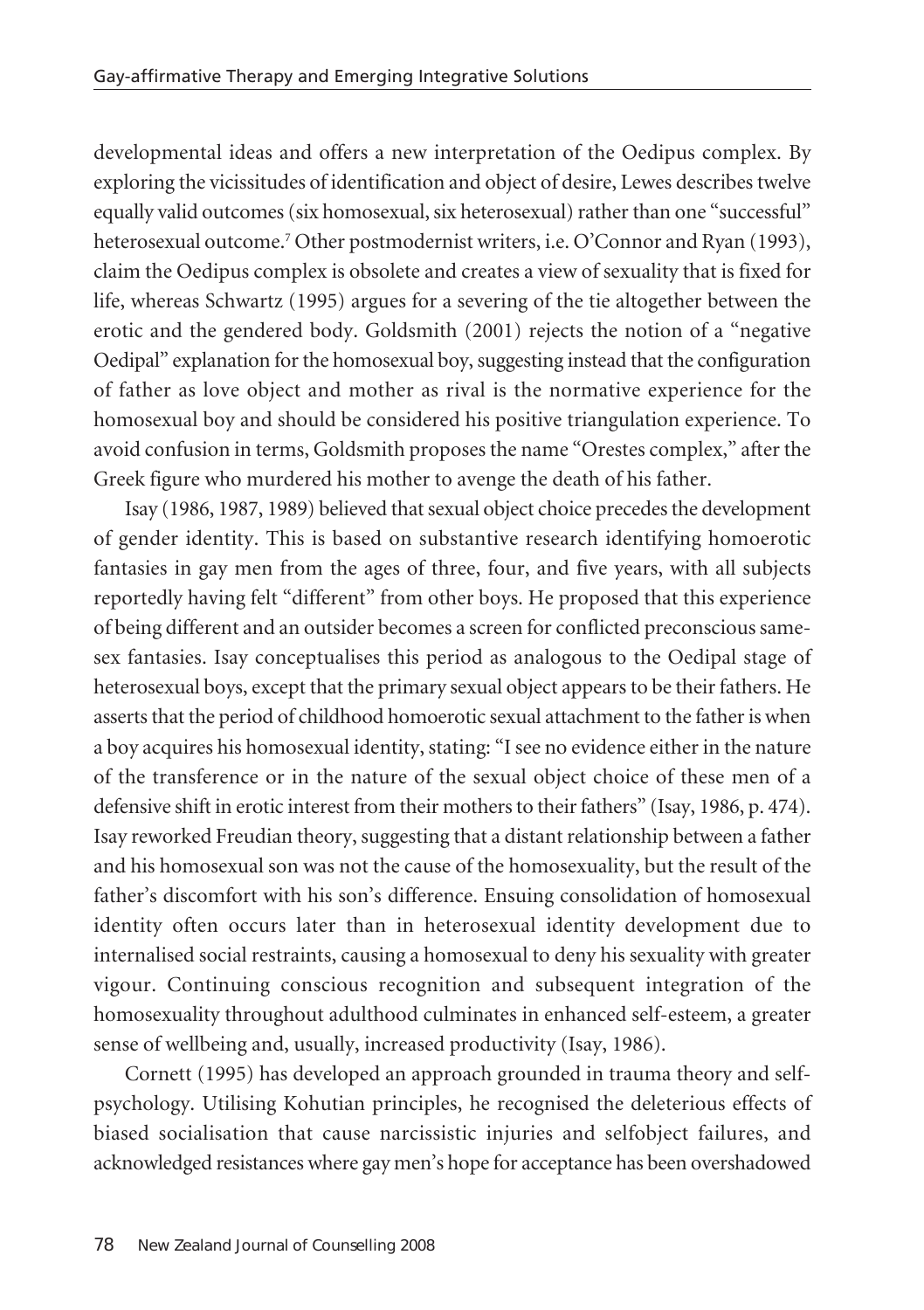by experiences ofrejection and alienation. From this perspective, the therapist becomes a consistent, soothing, and mirroring selfobject for the developing "gay-self", generally buried beneath layers of culturally fostered self-deception, and offers a relationship that affirms that authentic self. This seeks to preserve the positive selfobject transference in which the client feels understood, held, and affirmed, and in which the stalled psychological growth might be resumed (Stansfield & Younger, 2006).

Peterkin and Risdon (2003) underscore the importance of eliminating the therapist's power base in therapy, suggesting that therapists who practise from an expert-centred modality should consider its implications. In such practice, a therapist's power, silence, and knowledge are central to the creation of transference. Many gay men in the past have experienced the silence, knowledge, and power of society, culture, and religion as persecutory. Therefore, a traditional analytic stance of rigid neutrality can be experienced as re-traumatising by certain gay clients and may need to be moderated. Lebolt (1999) supports Cornett's view that a more actively affirming stance in psychotherapy helps counter the effects of homophobic upbringing. However, Izzard (2000) argues that psychoanalytic neutrality is more helpful than affirmation, even when working with gay clients.

Psychodynamic approaches to working with ego-dissonant gay clients rely not only on the clients' understanding ofsociety's prejudicial and discriminatory influences but also on the analysis of family background and dynamics. In terms of object relations, Rubinstein (2003) suggests that the avoidance-approach pattern of the rapprochement stage (Mahler, 1972) might be characteristic of gay individuals who are unable to accept their sexual orientation and experience a permanent position of emotional conflict. On feeling close to another man, they are happy, hopeful, and staywith him ("shadowing"). Yet, on realising that the relationship has the potential to succeed, they regress and avoid, since intimacy is threatening for them ("darting away"). Once they have escaped, they feel alleviated and free from the last complication, only to feel lonely and miserable again. Loneliness pushes them into a new romance with the same disastrous consequences. The reason for their rejection is an underlying self-hatred for not being the men that their family, and society, expected of them.

#### *Cognitive-behavioural therapy approaches*

In contrast to Ellis' (1959) older, rational-emotive therapy, which comes from a more heterosexist position, Beckian (1976) cognitive-behavioural therapy (CBT), according to Gray (2000), is based on a stance of humanistic empiricism, has no explicit tradition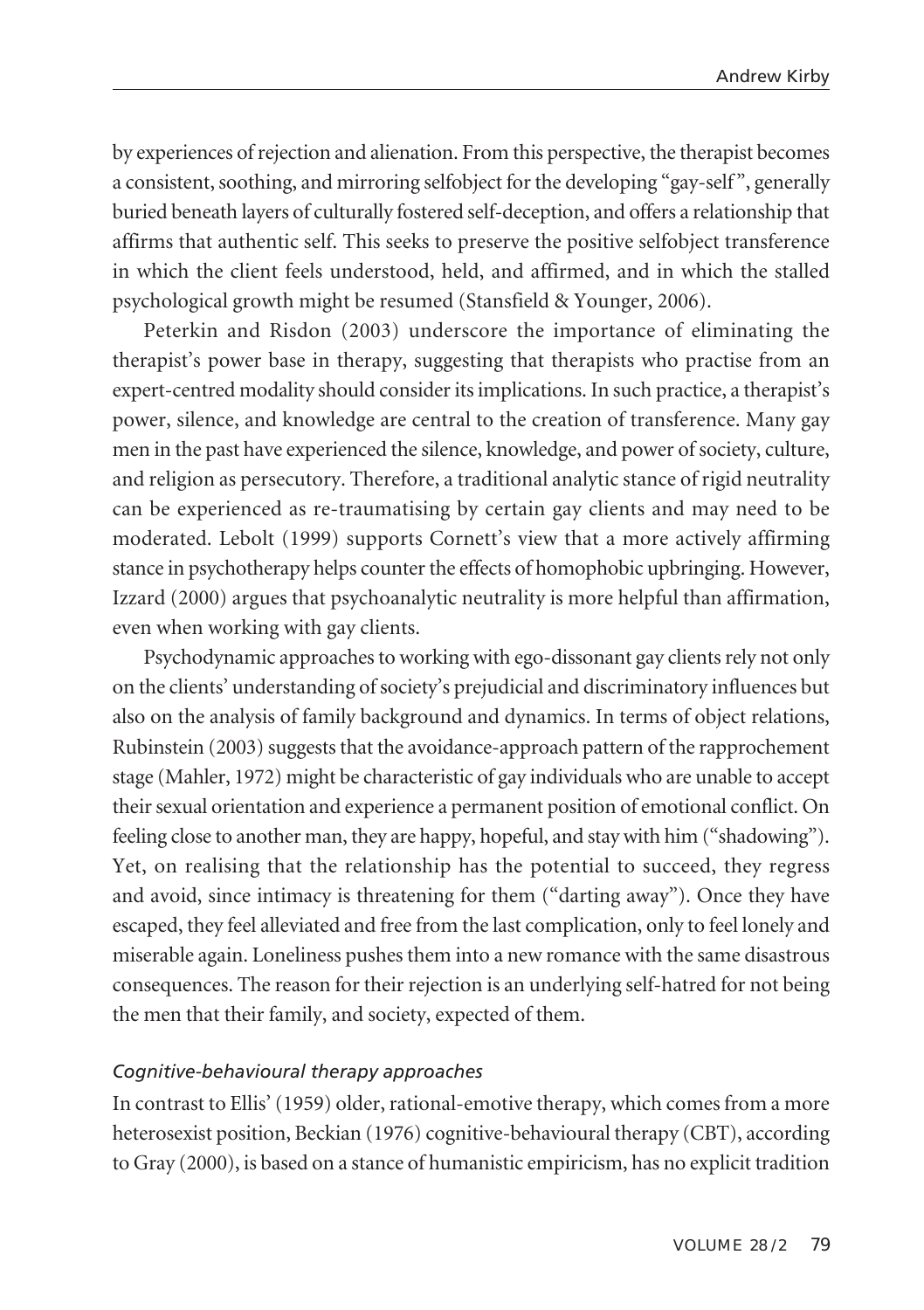of pathologising homosexuality, and takes a morally neutral standpoint on sexuality. CBT acknowledges the role of environmental factors and looks at maladaptive coping patterns as "survival strategies," rather than being due to some psychopathology of the client. The CBT approach emphasises that the one thing all gay men have in common is that they are taught to be ashamed of their sexual desire (Gray, 2000).

"Early maladaptive schemas," which are unconditional, self-perpetuating, dysfunctional (leading to distress), triggered by the environment, and linked to high affect, are believed to be established in the first few years of life (Young, 1990). These are hypothesised as being the persistent, dysfunctional core beliefs that are thought to underlie enduring psychological problems. They include fundamentally held views of the self as worthless, bad, unlovable, or unacceptable. Schema-focused cognitive therapy has particular relevance for working with gay clients, as feeling "different" is a central theme of many gay men's early experiences. Gay people often experience attack and erosion of self-worth linked to their growing awareness of being part of a stigmatised group. Members of a minority group may develop negative schema that interfere with their capacity to function and enjoy life and, in particular, relationships. There is limited research into the prevalence of early maladaptive schemas in gay individuals; however, a study by Rivers (1995), demonstrating a significant relationship between homophobic bullying and later relationship difficulties, supports the hypothesis that many gay people show evidence of strong negative schema.

CBT explores clients' beliefs about their sexuality and its formation, and then employs cognitive restructuring techniques to challenge their negative belief systems. With gay clients, treatment is often longer, with greater emphasis placed on the relationship, as the presence of entrenched negative schema impedes or prevents the development of the therapeutic alliance. Psychodrama and Gestalt techniques can be employed and integrated into an explicit CBT framework to confront selfdefeating schema. Empirical evidence supports the effectiveness of CBT for many clinical problems including self-acceptance and identity-integration (Gray, 2000; Marszalek et al., 2004).

# *Group therapy approaches*

A central theme within a gay-affirmative approach is that the "problem" needs to be reformulated in terms of self-acceptance (Smith, 1985). Once individual psychotherapy has brought about initial movement towards self-acceptance, group therapy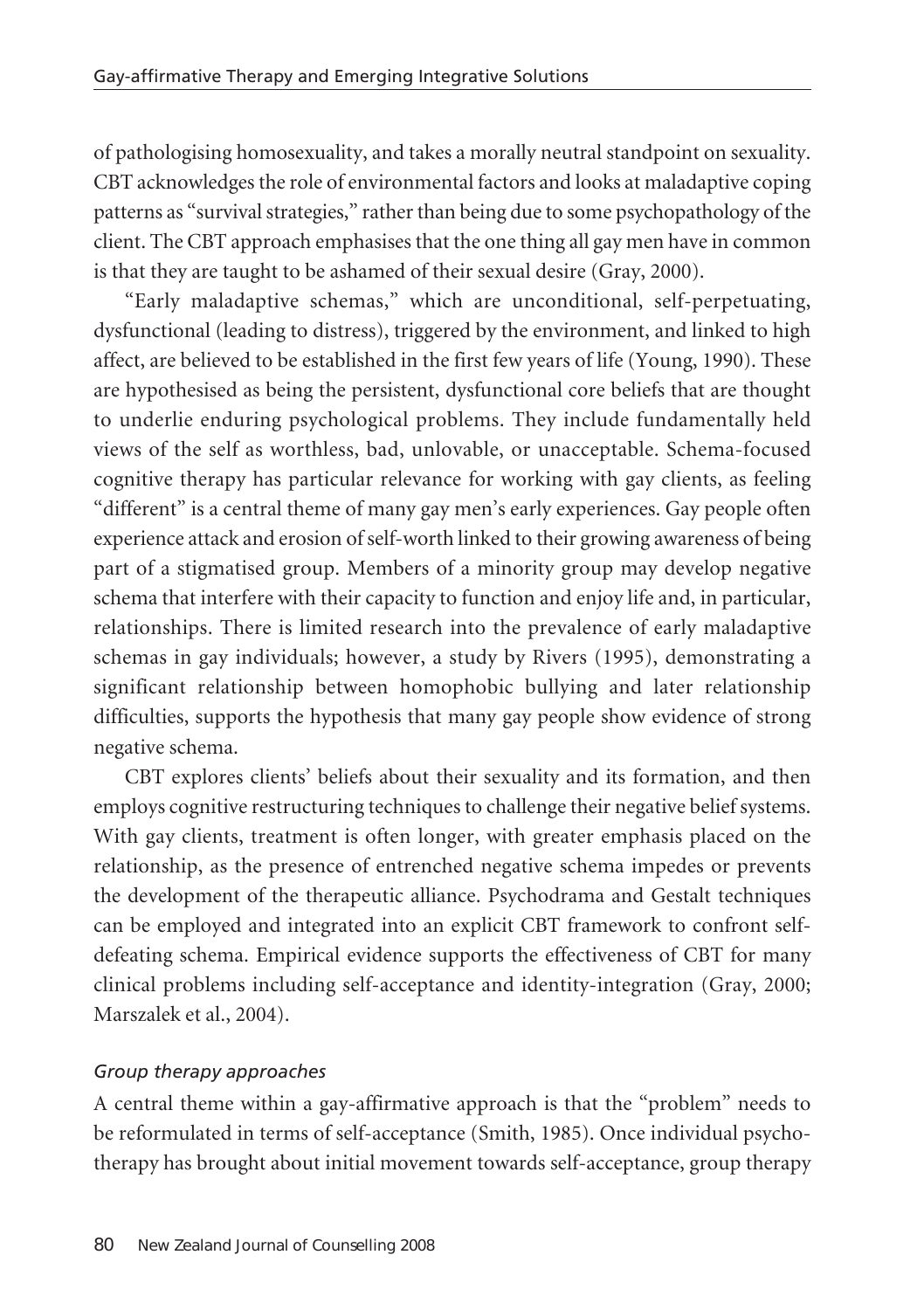can be beneficial in helping the client progress to a more adaptive adjustment to homosexuality in the area of peer socialisation.

Group therapy is an effective method for consolidating sexual identity and promoting peer-identification in both gay- and mixed-group therapy (Lebolt, 1999). Participation in gay groups may increase clients' awareness of the diversity of gay people and help individualslearn to deal with the vicissitudes of being gay. Participants more advanced in self-acceptance and self-disclosure may model healthy behaviour forthose not as far along the path to full adaptive functioning. Lebolt added, "The use of group dynamics to challenge and confront dilutes the transference directed towards the solo therapist and promotes self-reliance" (p. 402). In mixed groups, clients experience their issues as human, rather than exclusively gay, which helps them develop the skills and self-confidence required to integrate into the predominantly heterosexual environment. The level of integration may vary depending on the individual's subculture. For example, Mäori clients might need to overcome feelings of alienation or confusion about connection with whänau and iwi,requiring therapists to acknowledge and work alongside communal or extended family groups (Durie, 2003). With mixed-group therapy, lessons learned from the development of feminist therapeutic practice, which confronts the hegemony of straight white males in the social and epistemological arena, have been valuably integrated (Milton & Coyle, 1999).

#### *Religious programmes*

"There is no more divisive subject in any denomination today than the issue of homosexuality" (Culbertson, 2000, p. 190). Mahaffy (1996) found that the main source of conflict in many gay people was early religiousidentity (pre-coming-out). Studiesshow that over two-thirds of gay people have felt that in order to accept their sexuality, they had to reject religion (Mahaffy, 1996; Schuck & Liddle, 2001; Wagner, Serafini, Rabkin, Remien, & Williams, 1994). This has caused the anti-religion backlash that exists in the gay community. Yet for some individuals, it is easier to come out as gay in their communities of faith than it is to come out as religiously orientated in the gay community (Haldeman, 2002). In their quest to be simultaneously gay and Christian, these individuals often experience conflict, as well as feelings of guilt, shame, depression, self-loathing, and suicide ideation.

Increasingly, literature from emergent religious groups calls for a more sensitive and constructive attitude towards gay Christians seeking pastoral assistance. Many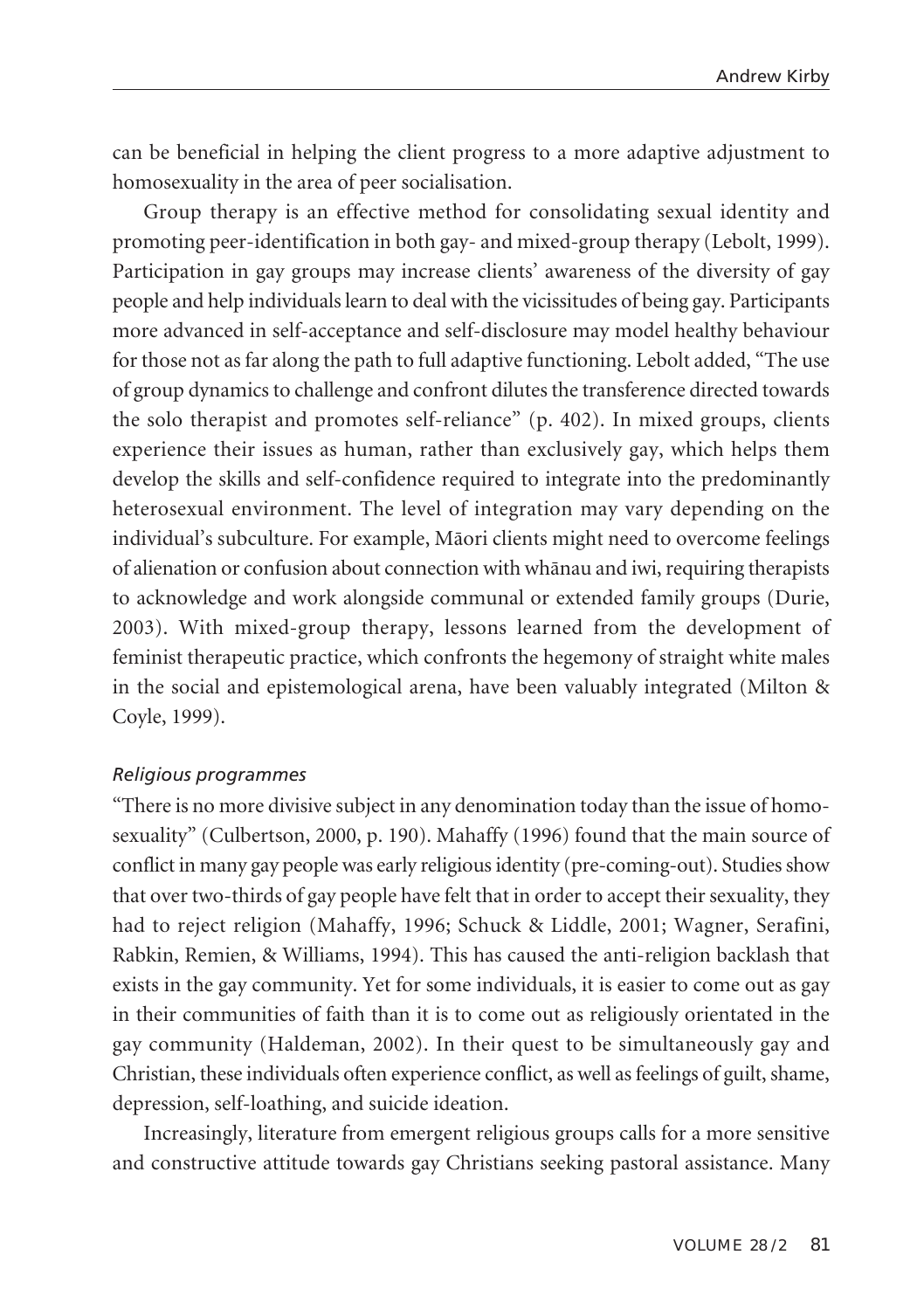authors disagree with traditional interpretations of homosexuality in the Bible (Culbertson, 2000; Gomes, 1996; Helminiak, 2000; Miner & Connoley, 2002; Scroggs, 1983; Wink, 1999). They argue it is not the authority of the Bible they challenge but the authority of the culture of interpretation, which they feel has evolved from an obsolete, patriarchal tradition that served to legitimise its doctrinaire prejudices. This hasresulted in scholars addressing the hermeneutical problem of how to translate the content of ancient texts into the language and life-context of 21st-century individuals. More recently, some denominations have become more accepting of gay members of their congregation, orsplinter groups have opted to cut off from mainstream churches in order to cater to members normally ostracised because of their sexuality.<sup>8</sup> These gayaffirmative religious groups have advocated that committed gay relationships are equally able to fulfil "God's design for creation," and aim to help clients explore their sexuality and religious identities, evaluate their conflicts, and come to individual resolutions and choices. Rodriguez and Ouellette (2000) found that 72% of participants attending gay-friendly congregations reported less internalised homophobia, a reduction of anxiety around their conflict, and signs of increased mental health, wellbeing, and identity-integration.

Stuart (1997) suggests that in considering spiritual core values, religiously conflicted gay individuals must start with their own experience, from which revelation occurs. Helminiak (2000) describes this "core of spirituality as basic integrity where spiritual development is translated into affirming oneself rather than being bound by religious expectations" (p. 441). Research indicates that participants claim the main resolution to their conflict lies in the alteration or re-education of their core belief system. This was achieved by considering themselves spiritual (an intrinsic belief system), rather than religious (an external institutionalised authority), and involved reinterpreting previously damning biblical texts and the reappropriating of scripture by those who felt excluded from it (Barret & Barzan, 1996; Rodriguez & Ouellette, 2000).

# *Queer therapy*

There is a growing body of literature on this relatively new perspective that has emerged from gay-affirmative philosophy. Overthe past two decades, gay-affirmative therapists have been narrowing the perceived differences between gays and straights as a necessary tactic to achieve a degree of acceptance within the field of mental health. Queer ideology shifts the focus away from similarities, towards recognising the important differences (Roughton, 2002). "Queer therapy" represents a rainbow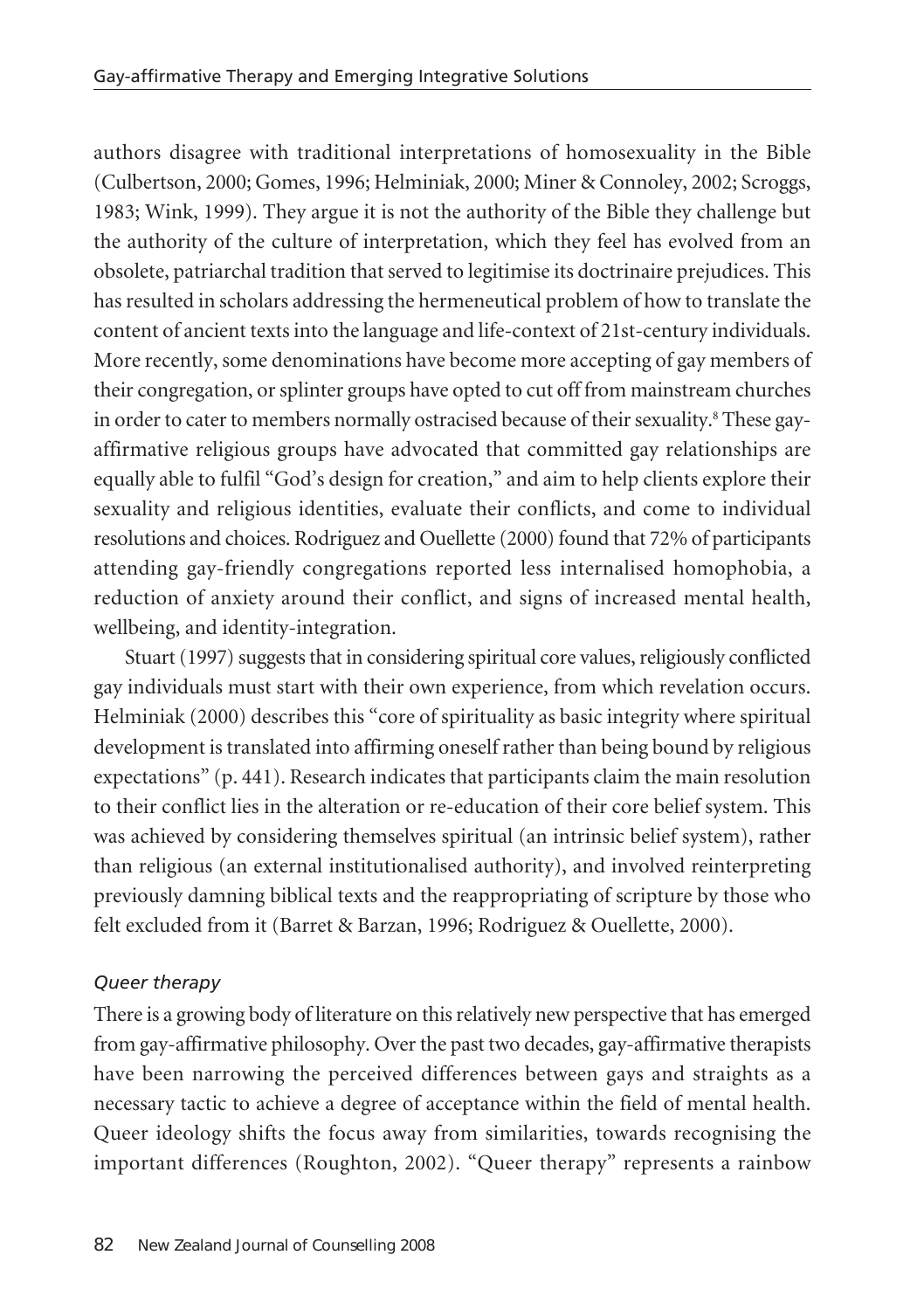coalition of non-normative sexualities that extends the politics of sexuality beyond sex and sexual minorities to include anything countercultural. "Queerness depends on identificatory alliances; with a coming together through the embracing and welcoming and opening up of difference, rather than the closing down of identity" (Stansfield & Younger, 2006, p. 6).

### **Evaluation and critique**

Growing empirical evidence shows the efficacy of a gay-affirmative approach (Hogan, 2002; Lebolt, 1999; Marszalek, 1999; Milton & Coyle, 1999; Miranda, 1986; Tozer & Hayes, 2004), and research suggests that most contemporary therapists prefer to provide gay-affirmative therapy over alternative treatments(Kilgore, Sideman, Amin, Baca & Bohanske, 2005; MacIntosh, 1994). However, much of the literature remains anecdotal, and further empirical research is needed to evaluate the effectiveness of the various conceptual approaches to working with gay clients.

Phillips, Ingram, Smith and Mindes (2003) highlight the consistently low percentage of gay empirical and theoretical publications in mainstream journals, and note that 54% of 119 articles they reviewed were based on empirical studies. Of those, the majority were survey/analogue studies and most used convenience samples. Fortyeight per cent of the empirical articles failed to provide theoretical frameworks for their hypotheses. Bowman (2003) asserts, "Articles created from inductive reasoning alone do not tell the whole story, as they often do not provide a framework with which to explain the findings" (p. 67). In addition, Bieschke et al. (2000) note researchers' tendency to use white, educated men as participants, a sampling that is not reflective of all gay men. Further qualitative studies are needed with a more diverse gay population—in particular, bisexual, transgender, and people of colour—to explore empirically their experiences of affirmative psychotherapy.

The American Psychological Association (1992) calls its members to respect "the fundamental rights, dignity, and worth of all people … including those due to … religion … [by] respecting the rights of others to hold values, attitudes, and opinions that differ from their own" (p. 5). Yarhouse (1998) argues that gay-affirmative practitioners may be comfortable with more liberal expressions of spirituality, while fundamentalist expressions of religion often appear to be overlooked as an aspect of diversity. Gay-affirmative therapists are called upon to take seriously the experiences of religious clients, refraining from encouraging an abandonment of their spiritual traditions in favour of a more gay-affirmative doctrine or from discouraging the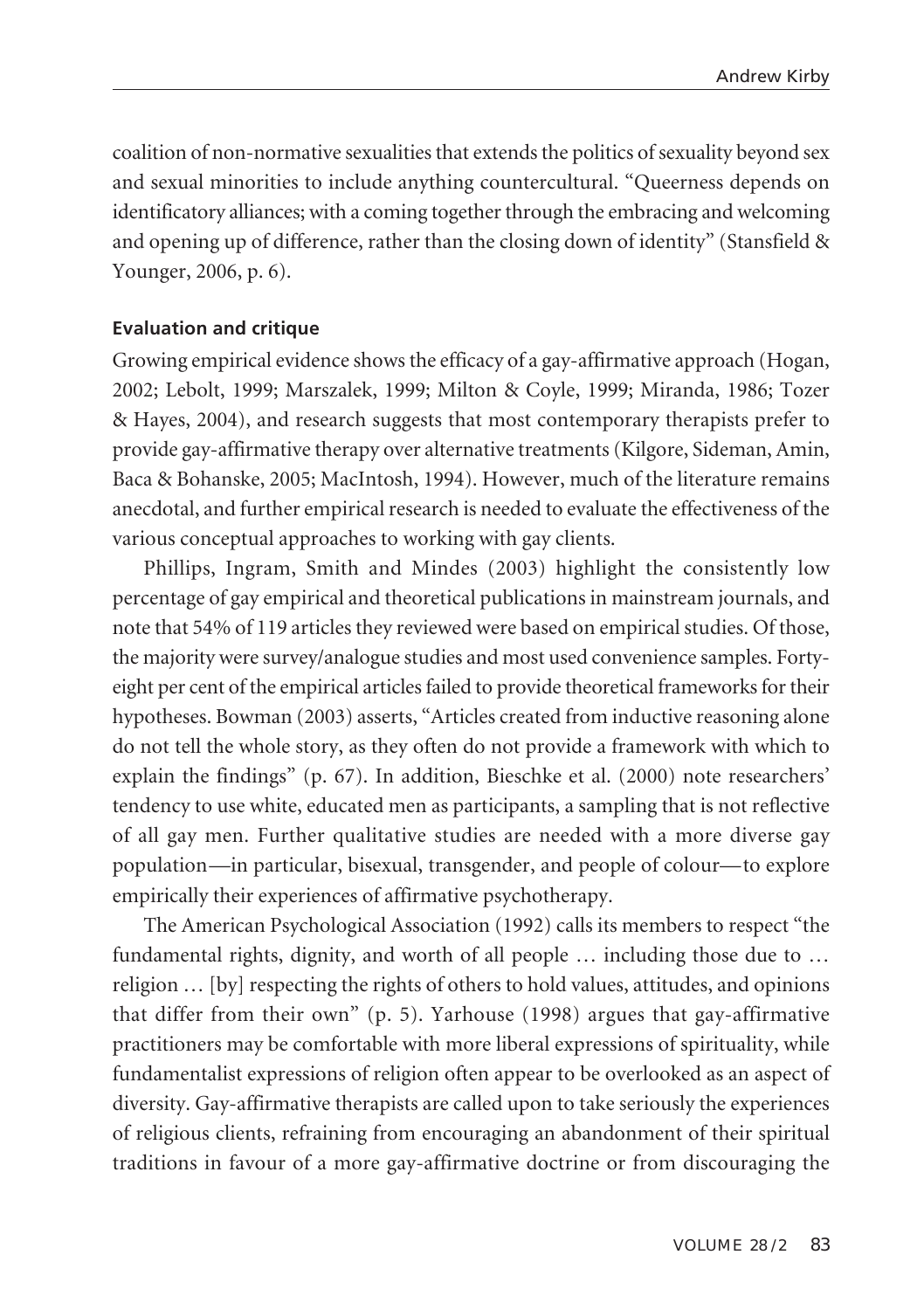exploration of alternative options. Such an approach can impose sexual orientation over religiosity, neglecting the primary task of integrating all aspects of identity (Haldeman, 2002).

Developmentally, heterosexual adolescents may experiment with homosexuality but remain predominantly heterosexual, just as homosexual adolescents experiment with heterosexuality but remain predominantly homosexual (Isay, 1989). Gayaffirmative therapists need to venture discerningly in order to distinguish the struggling homosexual client from the heterosexual client who is confused about his or her sexuality because of a phase they may be going through. Viewing all clients as suffering from internalised homophobia limits access to approaches that might facilitate unbiased inquiry and exploration, exacerbating clients' distress.

The identities of gay men vary as widely as any other group in society. They may share a common journey of self-acceptance, but the map for each individual on that particular journey is unique (Younger, 2007). In an attempt to affirm and validate clients, gay-affirmative therapy runs the risk of stifling the plurality of sexual meaningmaking. A "blanket" approach aimed solely at supporting those who experience homosexuality as ego-dissonant may deprive individuals of the opportunity to make radically different sense of their experiences. If gay-affirmative therapy is to be generative, then it must be prepared to be objectively critical and facilitative of the process of unique meaning-making. Simply validating the perspective of the client, where that perspective and its implications are the cause of their distress, is obviously problematic (Cross, 2001).

# **Summary**

Gay-affirmative therapists assert that the target of change is not the individual, but rather the culture. They argue that if there were no discrimination against gay people, there would be no need for gay-affirmative psychotherapy. However, in a society where gay men continue to experience prejudice and oppression, this model provides a way of healing familial and social wounds. Current research indicates that gayaffirmative therapy helps the majority of people who experience their homosexuality as ego-dissonant to achieve an increased sense of identity integration and wellbeing. Yet there is a small group of individuals who value all aspects of their identity equally, and do not wish or are not ready to choose a conventional gay-affirmative approach for fear that their sexuality might be validated at the expense of competing values or beliefs. A later, companion article will explore some of the emerging integrative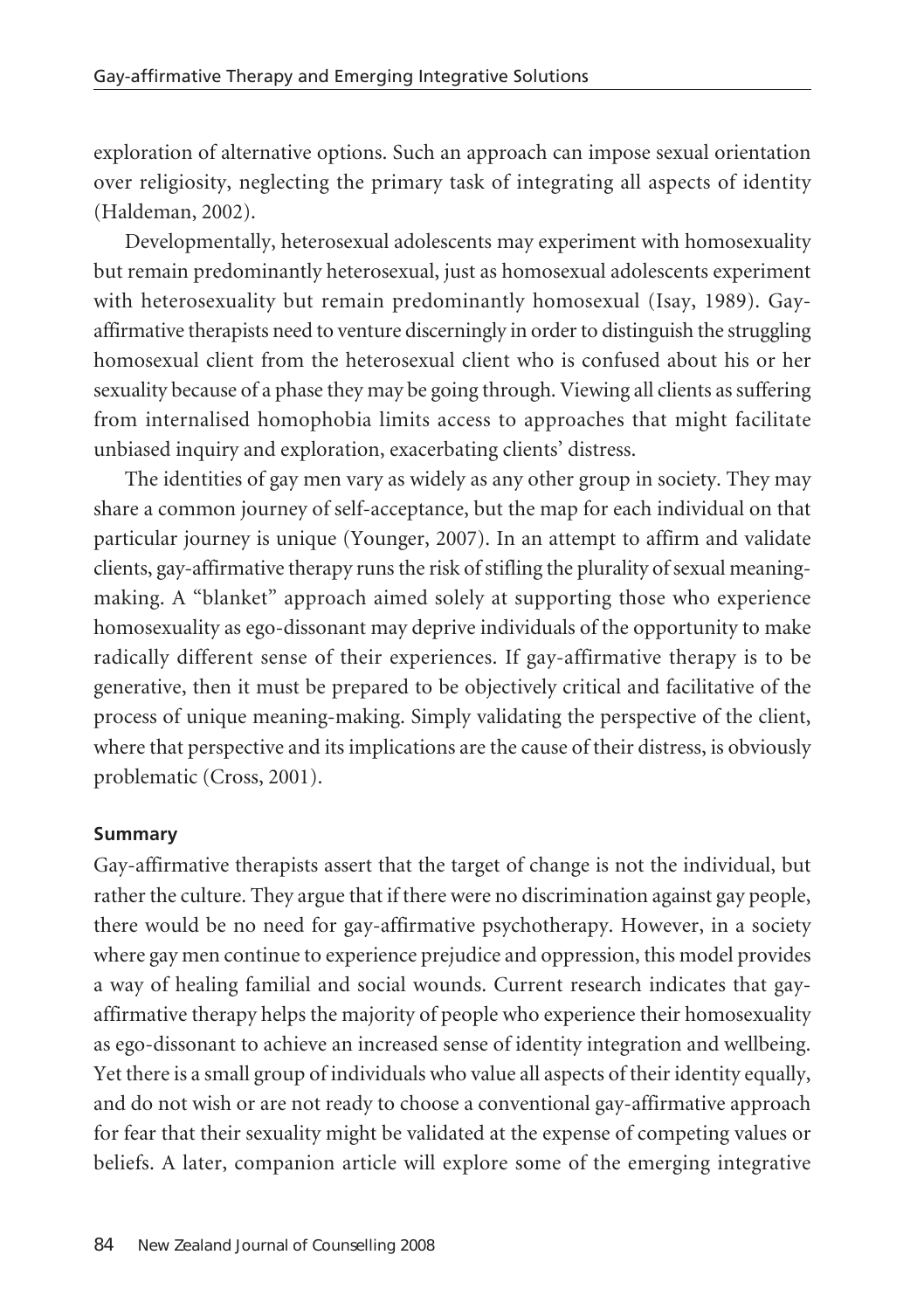solutions appearing in the literature, which offer more flexible possibilities for productive therapeutic work with these clients.

### Notes

- 1. Gay-affirmative therapy in this context refers to an approach also known as "pink therapy" (Davies & Neal, 1996b), which established itself in the 1970s in reaction to pathologising views of homosexuality at the time.
- 2 The cultural assumption that all people are or would want to be heterosexual (Chernin & Johnson, 2003).
- 3 Ego-dissonant describes individuals who struggle to integrate their same-sex attraction with competing aspects of theiridentity. Dissonance stemsfrom the words "dis", meaning "lack of" or "apart", and the Latin "sonans", meaning "sound" or "accord". Together they describe a "discord" or "lack of agreement or consistency" with the ego or conscious "I" (Harper, 2001).
- 4 The American Psychological Association's Division 44 is psychology's focal point for research, practice, and education on the lives and realities of lesbian, gay, bisexual, and transgender people.
- 5 Refers to the Oedipal complex where, between the ages of three and five, the child feels sexual desire for the parent of the opposite sex and desires the death of the parent of the same sex.
- 6 The act of selecting a person or a type of person as love-object. A distinction is drawn between an infantile object-choice and a pubertal one, with the former pointing the way for the latter.
- 7 Lewes(1988) described twelve different possible Oedipal constellationsforthe boy, depending upon whether his attachment is anaclitic or narcissistic, whether he takes himself or his father or mother as object, whether this mother is phallic or castrated, whether he identifies with father or (phallic or castrated) mother, and whether his own sexual stance is passive or active.
- 8 Dignity/USA (Catholic), Integrity (Episcopal), Metropolitan Community Church (Interdenominational), Evangelicals Concerned, More Light (Presbyterian), and Association of Welcoming and Affirming Baptists.

#### References

- American Counseling Association (1998). *On appropriate counseling responses to sexual orientation.* Adopted by the American Counseling Association Governing Council, March 27, 1998. Retrieved August 8, 2008, from http://www.counseling.org/
- American Psychiatric Association (1973). *Diagnostic and statistical manual of mental disorders* (2nd ed.). Washington, DC: Author.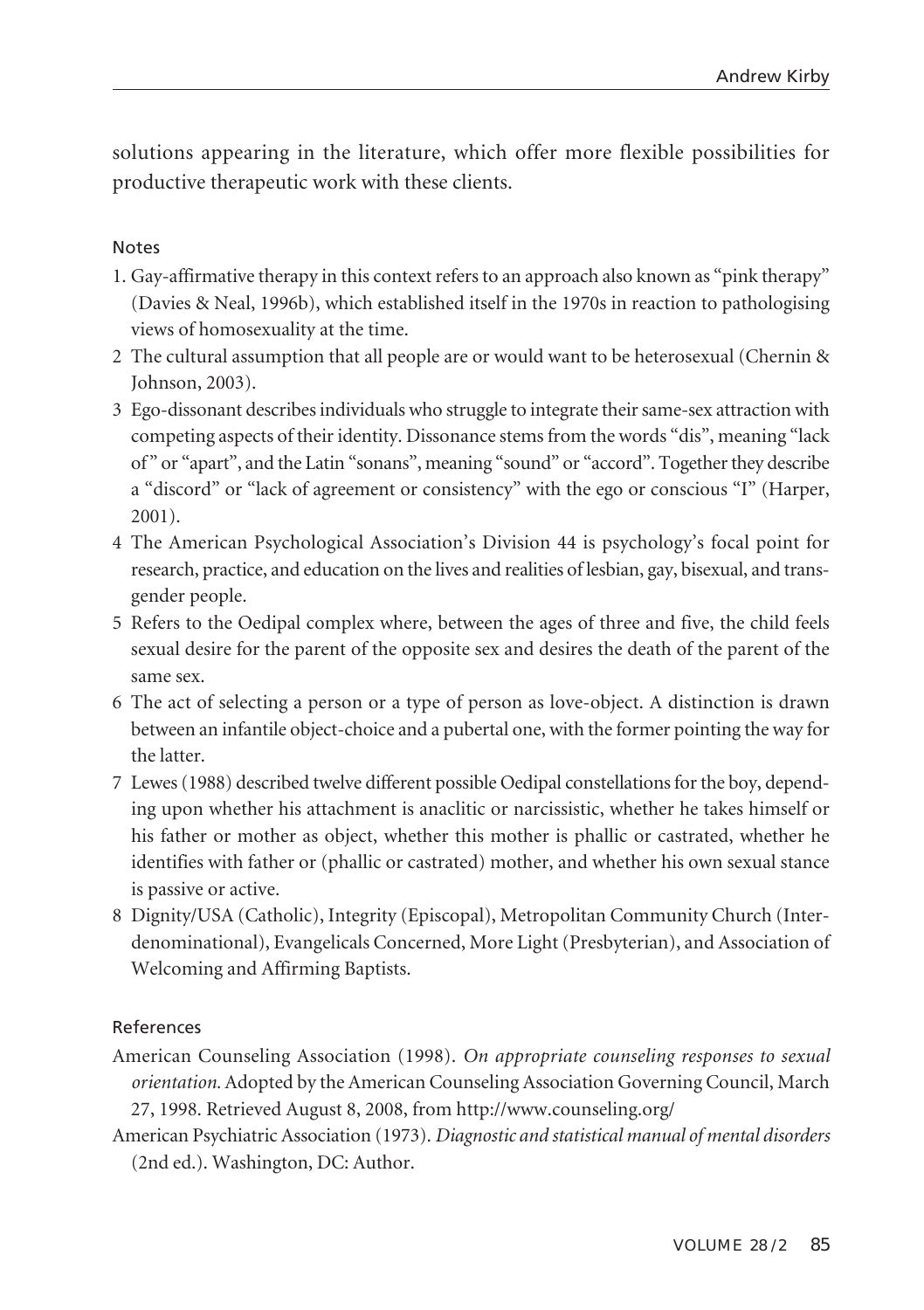- American Psychiatric Association (2000). *COPP position statement on therapies focused on attempts to changesexual orientation (reparative or conversion therapies).* Retrieved May 14, 2007, from http://www.psych.org/psych\_pract/copptherapyaddendum83100.cfm
- American Psychological Association (1992). *Ethical principles of psychologists and code of conduct.* Washington, DC: Author.
- American Psychological Association (1997). *Resolution on appropriate therapeutic responses to sexual orientation.* Adopted by the American Psychological Association Council for Representatives, August 14, 1997. Retrieved August 8, 2008, from http://www.apa.org/
- Barret, R., & Barzan, R.(1996). Spiritual experiences of gay men and lesbians. *Counseling and Values, 41*, 4–15.
- Beck, A. (1976). *Cognitive therapy and the emotional disorders*. New York: Meridian.
- Bergmann, M.(2002). The relevance of history to the psychoanalytic controversy over homosexuality. *Annual of Psychoanalysis, 30*, 37–41.
- Bieschke, K., McClanahan, M., Tozer, E., Grzegorek, J., & Park, J. (2000). Programmatic research on the treatment of lesbian, gay, and bisexual clients: The past, the present, and the course for the future. In R. Perez, K. Debord, & K. Bieschke (Eds.), *Handbook of counseling and psychotherapy with lesbian, gay, and bisexual clients* (pp. 309–336). Washington, DC: American Psychological Association.
- Bowman, S.(2003). A call to action in lesbian, gay and bisexual theory building and research. *The Counseling Psychologist, 31*(1), 63–69.
- Cass,V.(1979). Homosexual identity formation: A theoretical model. *Journal of Homosexuality, 4*(3), 219–236.
- Chernin, J., & Johnson, M. (2003). *Affirmative psychotherapy and counseling for lesbians and gay men*. London: Sage Publications.
- Cornett, C.(1995). *Reclaiming the authenticself: Dynamic psychotherapy with gay men*. London: Jason Aronson.
- Crary, D. (2007). *Psychologists to review stance on gays*. Retrieved September 13, 2007, from http://mentalhopenews.blogspot.com/2007/07/psychologists-to-review-stance-on-gays.html
- Cross, M.(2001). The appropriation and reification of deviance: Personal construct psychology and affirmative therapy. A response to Harrison. *British Journal of Guidance & Counselling, 29*(3), 337–343.
- Culbertson, P.(2000). *Caring forGod's people: Counseling and Christian wholeness*. Minneapolis: Fortress Press.
- Davies, D. (1996). Towards a model of gay affirmative therapy. In D. Davies & C. Neal (Eds.), *Pink therapy: A guide for counsellors and therapists working with lesbian, gay and bisexual clients* (pp. 24–40). Buckingham: Open University Press.
- Davies, D., & Neal, C. (1996a). An historical overview of homosexuality and therapy. In D. Davies & C. Neal(Eds.), *Pink therapy: A guidefor counsellors and therapists working with lesbian, gay and bisexual clients* (pp. 11–23). Buckingham: Open University Press.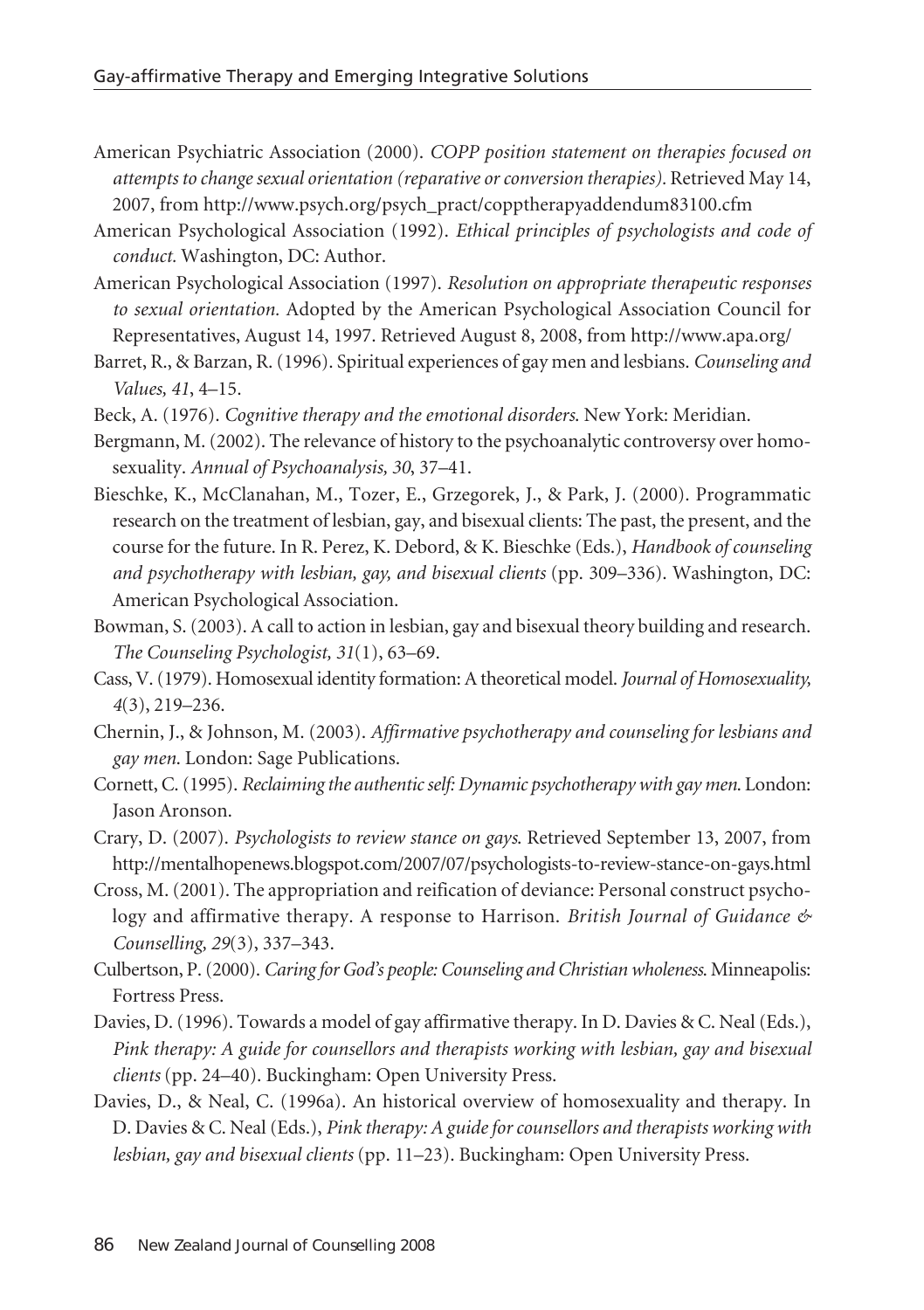- Davies, D., & Neal, C.(Eds.).(1996b). *Pink therapy: A guideforcounsellors and therapists working with lesbian, gay and bisexual clients*. Buckingham: Open University Press.
- Davison, G. (1991). Constructionism and morality in therapy for homosexuality. In J. Gonsiorek & J. Weinrich (Eds.), *Homosexuality: Research implications for public policy* (pp. 137–148). London: Sage Publications.
- DeLamater, J., & Hyde, J. (1998). Essentialism vs. social constructionism in the study of human sexuality. *Journal of Sex Research, 35*, 10–19.
- Drescher, J. (2002). Causes and becauses: On etiological theories of homosexuality. *The Annual of Psychoanalysis, 30*, 57–68.
- Durie, M.(2003). *Whaiora: Maori health development*(2nd ed.). Melbourne: Oxford University Press.
- Ekert, E., Bonchard, T., Bohlen, J., & Heston, L.(1986). Homosexuality in monozygotic twins reared apart. *British Journal of Psychiatry, 148*, 421–425.
- Ellis, A. (1959). A homosexual treated with rational psychotherapy. *Journal of Clinical Psychology, 15*(3), 338–343.
- Fassinger, R., & Miller, B. (1996). Validation of an inclusive model of sexual minority formation on a sample of gay men. *Journal of Homosexuality, 32*, 53–78.
- Freud, S. (1905). Three essays on the theory of sexuality. In J. Strachey (Ed. and Trans.), *The standard edition of thecomplete psychological works of Sigmund Freud* (Vol. 7, pp. 123–246). London: Hogarth.
- Friedman, R. (1991). Couple therapy with gay couples. *Psychiatric Annals, 21*(8), 485–490.
- Friedman, R., & Downey, J. (1993). Neurobiology and sexual orientation: Current relationships. *Journal of Neuropsychiatry and Clinical Neurosciences, 5*, 131–153.
- Goldsmith, S. (2001). Oedipus or Orestes? Homosexual men, their mothers, and other women revisited. *Journal of the American Psychoanalytic Association, 49*, 1269–1287.
- Gomes, P. (1996). *The good book: Reading the Bible with mind and heart*. San Francisco: HarperSanFrancisco.
- Gray, J. (2000). Cognitive-behavioral therapy. In D. Davies & C. Neal (Eds.), *Therapeutic perspectives on working with lesbian, gay and bisexualclients*(pp. 24–38). Buckingham: Open University Press.
- Greenberg, D. (1988). *The construction of homosexuality*. Chicago: University of Chicago Press.
- Haldeman, D. (2002). Gay rights, patient rights: The implications of sexual orientation conversion therapy. *Professional Psychology: Research and Practice, 33*(3), 260–264.
- Halleck, S. (1971). *The politics of therapy.* New York: Science House.
- Harper, D. (2001). *Etymology online dictionary*. Retrieved September 7, 2007, from http:// www.etymonline.com
- Harrison, N. (2000). Gay affirmative therapy: A critical analysis of the literature. *British Journal of Guidance & Counselling, 28*(1), 37–53.
- Helminiak, D. (2000). *What the Bible really says about homosexuality*. Tajique, NM: Alamo Square Press.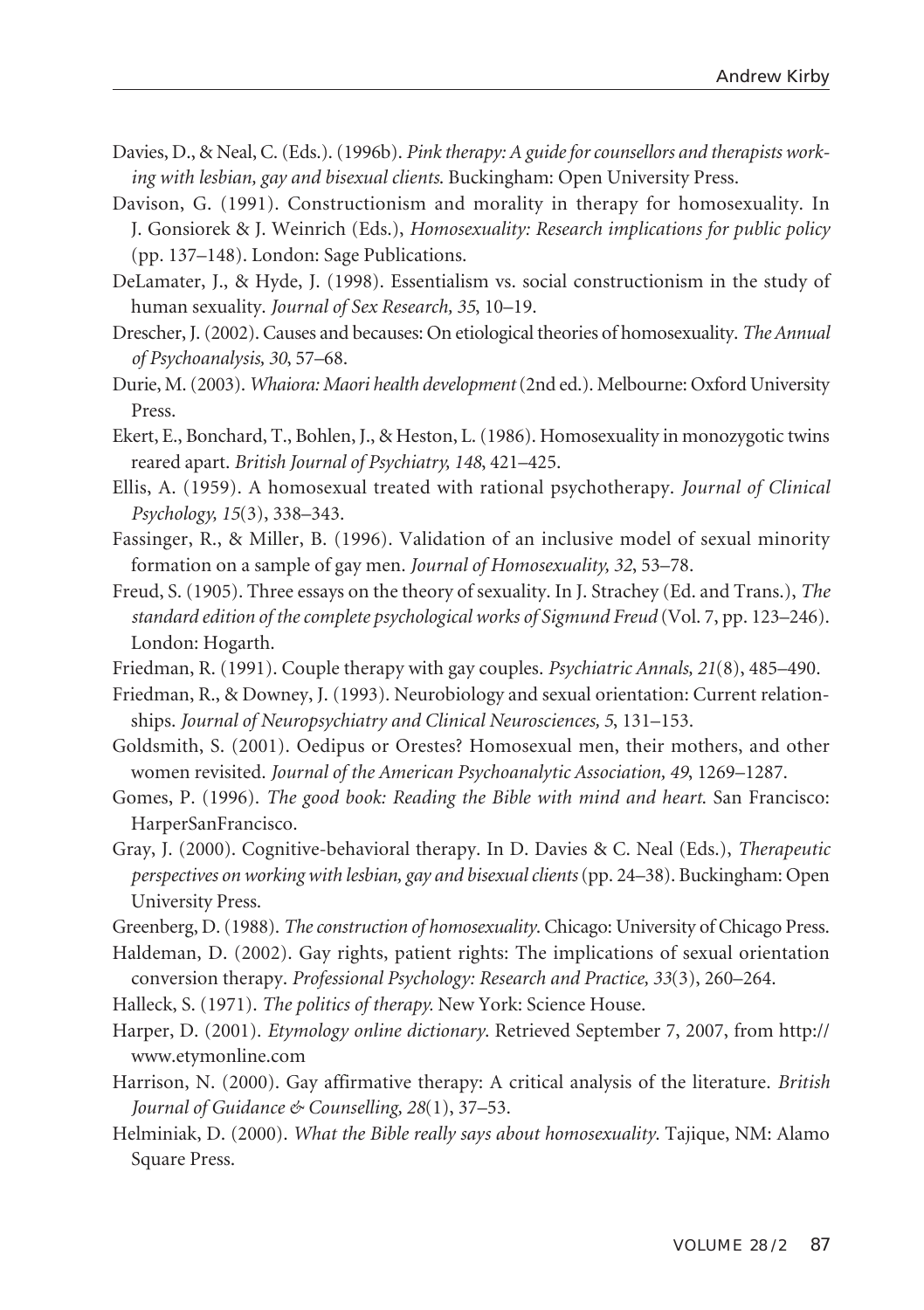- Hogan, C. (2002). *A phenomenological study of lesbian affirmative therapy: A client-centred understanding*. Unpublished doctoral dissertation, Alliant International University, California.
- Homosexual Law Reform Act. (1986). New Zealand Ministry of Justice. Retrieved August 2, 2008, from http://www.austlii.edu.au/nz/legis/consol\_act/hlra1986246.pdf
- Hooker, E. (1957). The adjustment of the male overt homosexual. *Journal of Projective Techniques, 21*, 17–31.
- Houston, L. (2006). *Essentialism or social constructionism*. Retrieved April 30, 2007, from http://www.banap.net/spip.php?article85
- Isay, R. (1986). The development of sexual identity in homosexual men. *The Psychoanalytic Study of the Child, 41*, 467–489.
- Isay, R. (1987). Fathers and their homosexually inclined sons in childhood. *Psychoanalytic Study of the Child, 42*, 275–294.
- Isay, R. (1989). *Being homosexual: Gay men and their development*. London: Penguin Books.
- Isay, R.(1991). The homosexual analyst: Clinical considerations. *The Psychoanalytic Study of the Child, 46*, 199–216.
- Izzard, S. (2000). Psychoanalytic psychotherapy. In D. Davies & C. Neal (Eds.), *Therapeutic perspectives on working with lesbian, gay and bisexual clients* (pp. 106–121). Buckingham: Open University Press.
- Kallman, F. (1952). A comparative twin study on the genetic aspects of male homosexuality. *Journal of Nervous and Mental Disease, 115*, 283–298.
- Karten, E. (2006). *Sexual orientation efforts in dissatisfied same-sex attracted men: What does it* really *take to change?* Unpublished doctoral dissertation, Fordham University, New York, New York.
- Kilgore, H., Sideman, L., Amin, K., Baca, L., & Bohanske, B. (2005). Psychologists' attitudes and therapeutic approaches toward gay, lesbian, and bisexual issues continue to improve: An update. *Psychotherapy: Theory, Research, Practice, Training, 42*(3), 395–400.
- Kinsey, A., Pomeroy, W., & Martin, C.(1948). *Sexual behaviorin the human male.* Philadelphia: W. B. Saunders.
- Kinsey, A., Pomeroy, W., Martin, C., & Gebhard, P. (1953). *Sexual behavior in the human female*. Philadelphia: W. B. Saunders.
- Le Vay, S. (2003). *The biology of sexual orientation*. Retrieved June 18, 2007, from http:// members.aol.com/slevay/page22.html
- Lebolt, J. (1999). Gay affirmative therapy: A phenomenological study. *Clinical Social Work Journal, 27*(4), 355–370.
- Lewes, K. (1988). *The psychoanalytic theory of male homosexuality*. New York: Simon and Schuster.
- Liddle, B.(1996). Therapist sexual orientation, gender, and consulting practices as they relate to ratings of helpfulness by gay and lesbian clients. *Journal of Counseling Psychology, 43*, 394–401.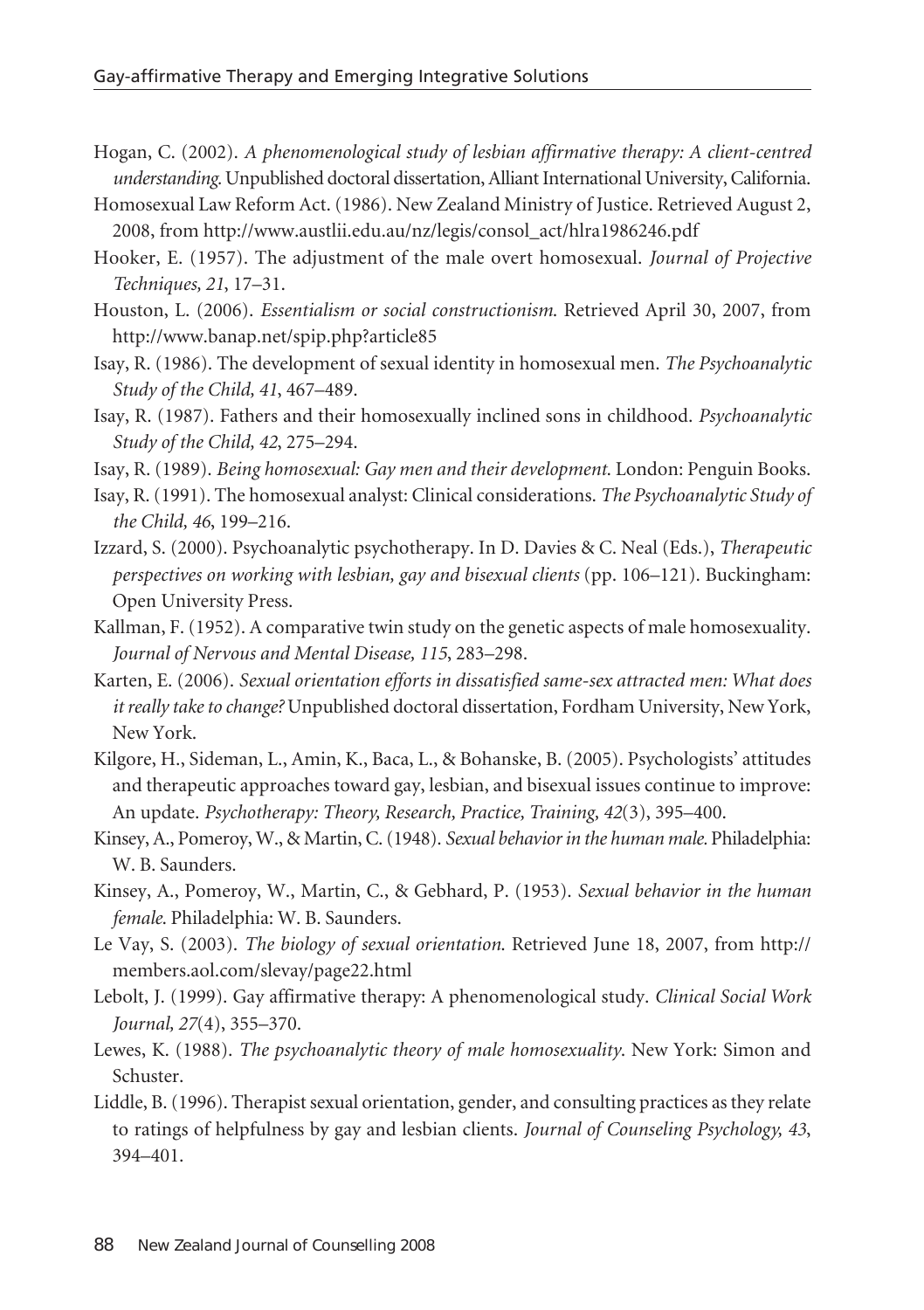- MacIntosh, H.(1994). Attitudes and experiences of psychoanalysts in analyzing homosexual patients. *Journal of the American Psychoanalytic Association, 42*, 1183–1207.
- Mahaffy, K. (1996). Cognitive dissonance and its resolution: A study of lesbian Christians. *Journal for the Scientific Study of Religion, 35*(4), 392–403.
- Mahler, M. (1972). Rapprochement subphase of the separation-individuation process. *Psychoanalytic Quarterly, 41*, 487–506.
- Malyon, A.(1982). Psychotherapeutic implications of internalized homophobia in gay men. *Journal of Homosexuality, 7*(2), 59–69.
- Marszalek, J. (1999). *The gay and lesbian affirmative development (GLAD) model: Testing the validity of an integrative model of gay identity development theory and Ivey's developmental counseling therapy model.* Unpublished doctoral dissertation, Mississippi State University, Mississippi State, MS.
- Marszalek, J., & Cashwell, C. (1999). The gay and lesbian affirmative development (GLAD) model: Facilitating positive gay identity development. *Adultspan Journal, 1*(1), 13–31.
- Marszalek, J., Cashwell, C., Dunn, M., & Jones, K.(2004). Comparing gay identity development theory to cognitive development: An empirical study. *Journal of Homosexuality, 48*(1), 103–123.
- McWilliams, N. (1996). Therapy across the sexual orientation boundary: Reflections of a heterosexual female analyst working with lesbian, gay and bisexual clients. *Gender and Psychoanalysis, 1*, 203–221.
- Meyer, I. (1995). Minority stress and mental health in gay men. *Journal of Health and Social Behavior, 36*(1), 38–56.
- Milton, M., & Coyle, A. (1999). Lesbian and gay affirmative psychotherapy: Issues in theory and practice. *Sexual and Marital Therapy, 14*(1), 43–60.
- Miner, J., & Connoley, J. (2002). *The children are free: Reexamining the biblical evidence on same-sex relationships*. Indianapolis: Jesus Metropolitan Community Church.
- Miranda, M. (1986). *Evaluation of ego-dystonic homosexuality.* Unpublished doctoral thesis, University of Kansas, Lawrence, Kansas.
- Moon, L. (1994). Counselling with lesbians and gay men. *Changes, 12*(4), 277–283.
- New Zealand Association of Psychotherapists (2002, November). NZAP statement on sexual reorientation therapy. *Newsletter of the New Zealand Association of Psychotherapists*, 28–31.
- O'Connor, N., & Ryan, J. (1993). *Wild desires and mistaken identities: Lesbianism and psychoanalysis*. London: Virago.
- Perez, R., & Amadio, D. (2004). Affirmative counseling and psychotherapy with lesbian, gay, and bisexual clients. In C. Negy (Ed.), *Cross-cultural psychotherapy: Toward a critical understanding of diverse clients* (pp. 301–325). Reno, NV: Bent Trees Press.
- Peterkin, A., & Risdon, C.(2003). *Caring for lesbian and gay people: A clinical guide*. Toronto: University of Toronto Press.
- Phillips, J. (2004). A welcome addition to the literature: Nonpolarized approaches to sexual orientation and religiosity. *The Counseling Psychologist, 32*(5), 771–777.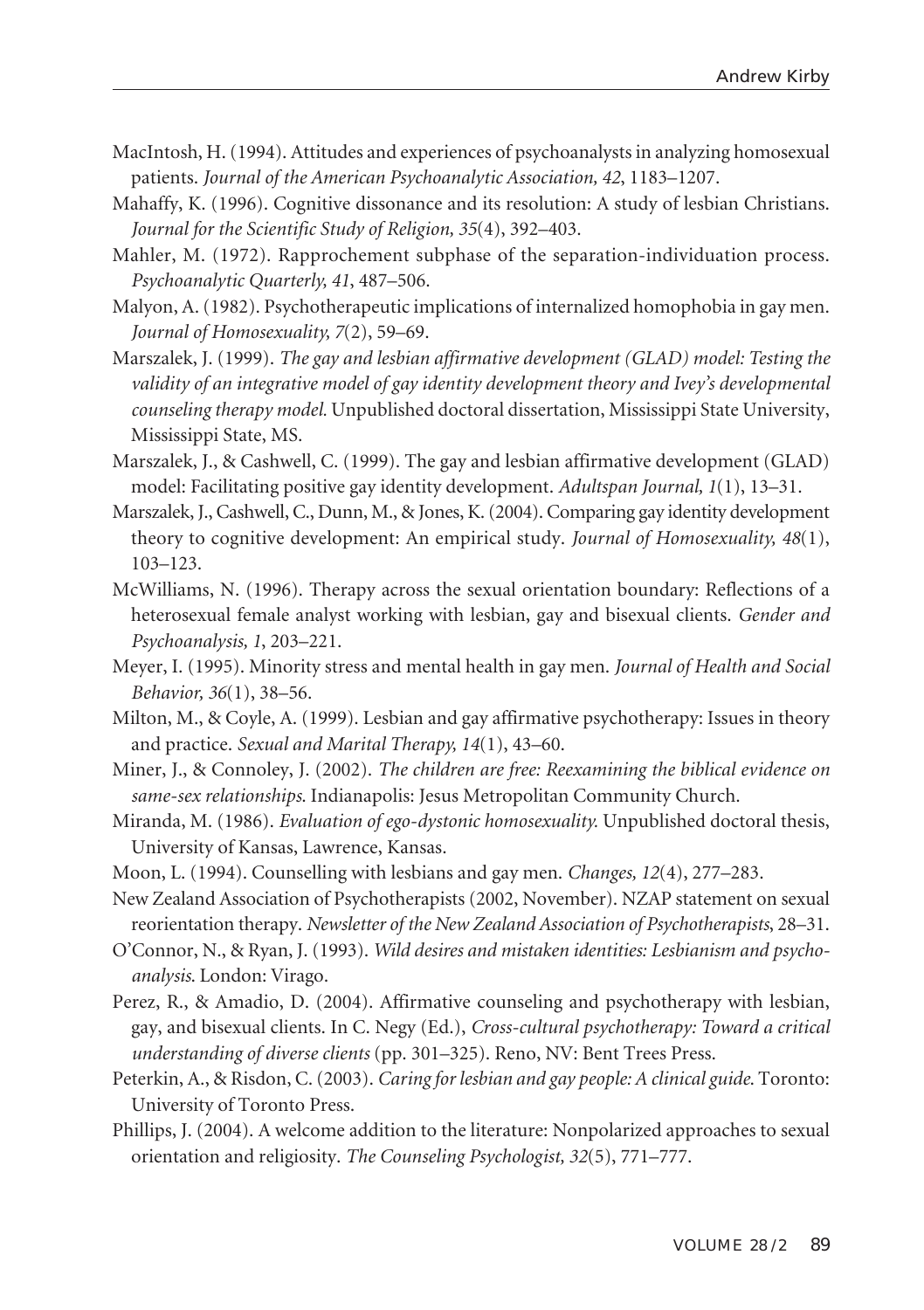- Phillips, J., Ingram, K., Smith, N., & Mindes, E. (2003). Methodological and content review of lesbian-, gay-, and bisexual-related articles in counseling journals: 1990–1999. *The Counseling Psychologist, 31*(1), 25–62.
- Pillard, R., & Weinrich, J.(1986). Evidence of familial nature of male homosexuality. *Archives of General Psychiatry, 48*, 808–812.
- Pixton, S. (2003). Experiencing gay affirmative therapy: An exploration of clients' views of what is helpful. *Counselling and Psychotherapy Research, 3*(3), 211–215.
- Rivers, I.(1995). Mental health issues amongst lesbian and gay men bullied in school. *Health and Social Care in the Community, 3*, 380–388.
- Rochlin, M.(1981). Sexual orientation of the therapist and therapeutic effectiveness with gay clients. *Journal of Homosexuality, 7*(2–3), 21–29.
- Rodriguez, E., & Ouellette, S.(2000). Gay and lesbian Christians: Homosexuality and religious identity integration in the members and participants of a gay-positive church. *Journal for the Scientific Study of Religion, 39*(3), 333–348.
- Rogers, C.(1951). *Client-centered therapy: Itscurrent practice, implications, and theory.* London: Constable and Robinson.
- Rothblum, E. (1991). "Somewhere in Des Moines or San Antonio": Historical perspectives on lesbian, gay, and bisexual mental health. *American Psychologist, 46*, 947–949.
- Roughton, R. (2002). Rethinking homosexuality: What it teaches us about psychoanalysis. *Journal of the American Psychoanalytic Association, 50*, 733–763.
- Rubinstein, G. (2003). Does psychoanalysis really mean oppression? Harnessing psychodynamic approachesto affirmative therapywith gay men. *American Journal of Psychotherapy, 57*(2), 206–218.
- Schidlo, A., & Schroeder, M. (2002). Changing sexual orientation: A consumer's report. *Professional Psychology: Research and Practice, 33*(3), 249–259.
- Schuck, K., & Liddle, B. (2001). Religious conflicts experienced by lesbian, gay and bisexual individuals. *Journal of Gay & Lesbian Psychotherapy, 49*(6), 272–279.
- Schwartz, D.(1995). Current psychoanalytic discourses on sexuality: Tripping overthe body. In T. Domenici & R. Lesser (Eds.), *Disorienting sexuality: Psychoanalytic reappraisals of sexual identities* (pp. 115–126). London: Routledge.
- Scroggs, R. (1983). *The New Testament and homosexuality*. Philadelphia: Fortress Press.
- Sell, R., Wells, J., & Wypij, D.(1995). The prevalence of homosexual behavior and attraction in the United States, the United Kingdom, and France: Results of national population-based samples. *Archives of Sexual Behavior, 24*(3), 235–248.
- Shannon, J., & Woods, W. (1991). Affirmative psychotherapy for gay men. *Counseling Psychologist, 19*(2), 197–215.
- Silverstein, C.(1991). Psychological and medical treatments of homosexuality. In J. Gonsiorek & J. Weinrich (Eds.), *Homosexuality: Research implications for public policy* (pp. 101–114). London: Sage Publications.